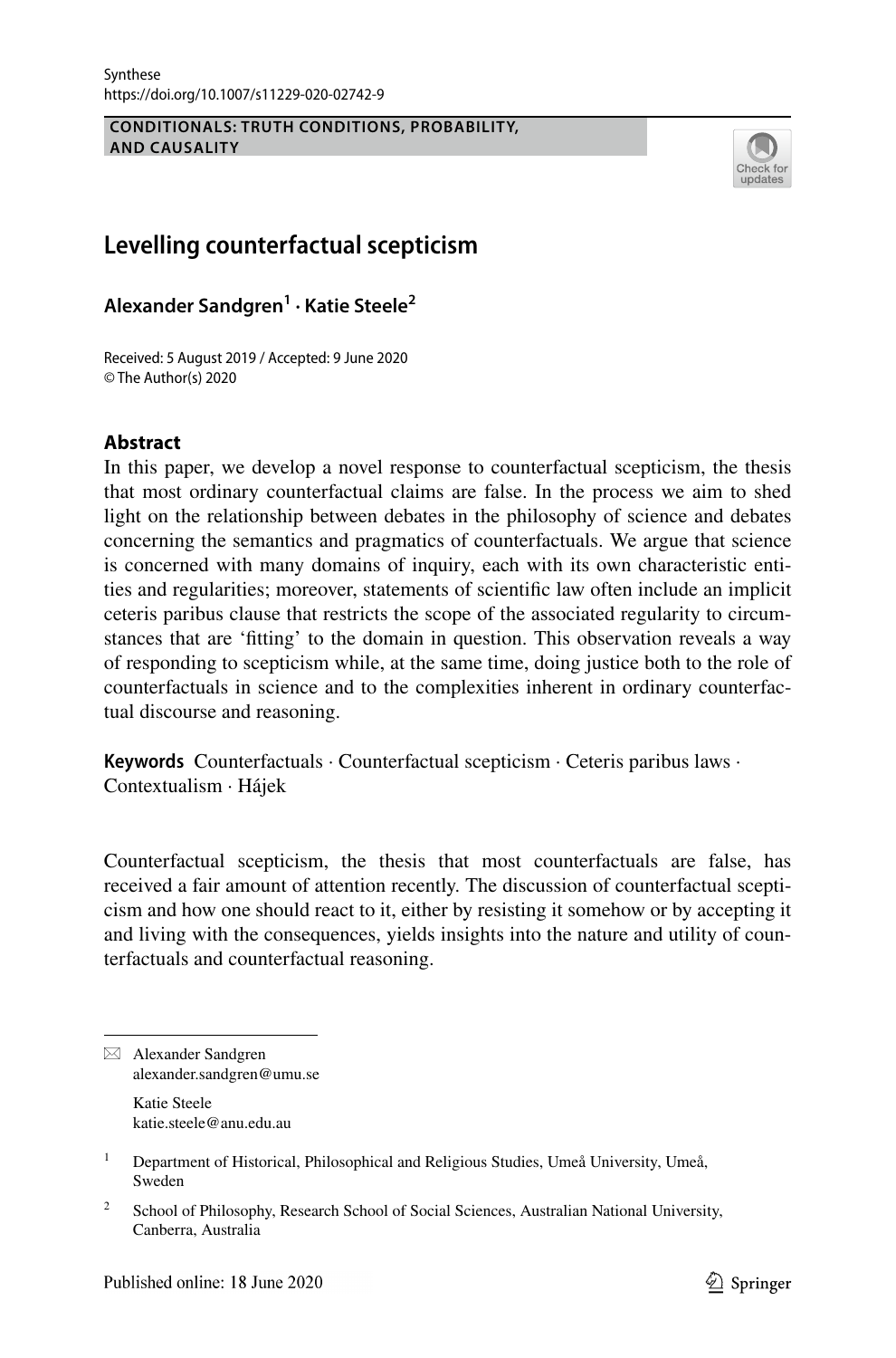In this paper, we present a response to counterfactual scepticism. Our proposal is motivated and informed by considerations from the philosophy of science, as well as by considerations primarily discussed in the literature on the semantics and pragmatics of counterfactuals. By bringing together insights from these two literatures we arrive at an attractive response to counterfactual scepticism that sheds light on both the semantics of counterfactuals and the role counterfactual reasoning plays in scientific inquiry.

# <span id="page-1-1"></span>**1 The road to counterfactual scepticism**

One prominent defender of counterfactual scepticism is Alan Hájek. The following line of argument is substantially Hájek's (Unpublished manuscript). Consider 1a:

(1a) Were you to drop that glass, it would shatter.

Ordinary speakers are inclined to think that 1a is true (at least on the understanding that the glass is fragile, and it would drop from a sufficient height onto a hard floor). Or consider another example from biology (concerning sexually reproducing species that are genetically diploid):

(2a) Were two individuals of some species to mate, the ofspring would receive only one allele per trait from each parent.

2a invokes Mendel's Law of Segregation. We (and biologists for that matter) are inclined to accept 2a as true. Or consider 3a uttered by a group of friends who were sorry that Alice was not at a party:

(3a) Were Alice to come to the party, it would be fun.

Many are inclined to accept 3a (on the understanding that Alice is generally very personable and fun-loving). $<sup>1</sup>$  $<sup>1</sup>$  $<sup>1</sup>$ </sup>

Nevertheless, many people, at least when pressed, tend to accept that in the counterfactual scenarios described above, alternative outcomes to those stated might have occurred. For instance, the laws of statistical mechanics allow that there is some possible microstate corresponding to the glass being dropped such that it takes a diferent trajectory and lands on a soft surface. Even under conditions conducive to ordinarily successful mating, certain biological irregularities may be such that an organism inherits something other than one allele from each parent for some trait. In the case of the party, there might have been a house fre or a plumbing problem, such that the party, even with Alice's presence, was stressful rather than fun.

<span id="page-1-0"></span> $1$  The glass example is a variant of an example discussed by Hájek (Unpublished manuscript). The biology example appears in discussions of laws in the special sciences (see Rosenberg and McShea [2008\)](#page-20-0). The example involving Alice's attendance at the party is much discussed in the literature on indicative and counterfactual conditionals.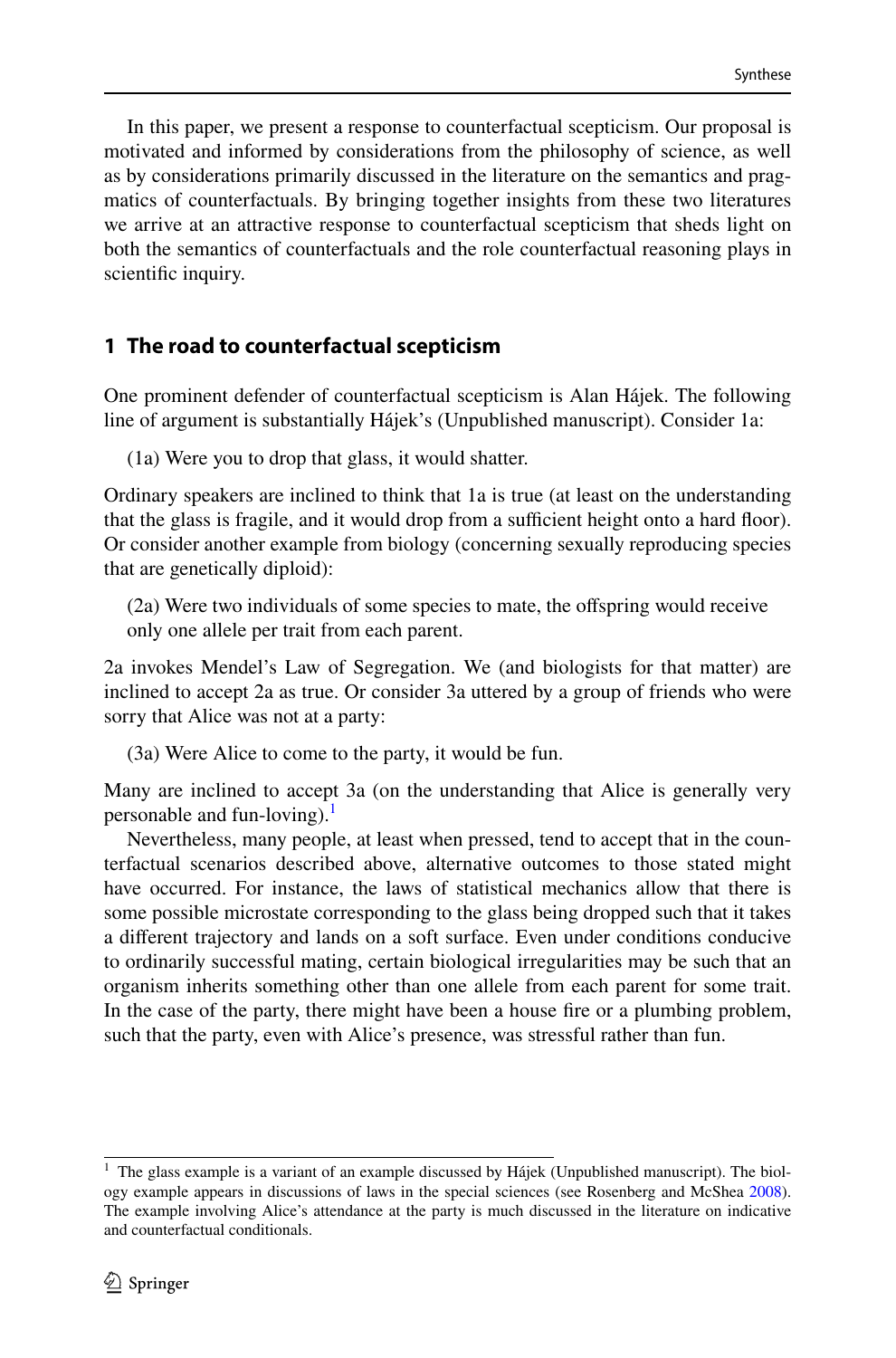If alternative outcomes *might* have occurred, then the outcome described in the consequent *might not* have occurred. That is, it follows from the above observation that many, on pain of inconsistency, accept the following counterfactuals as true:

(1b) Were you to drop that glass, it *might not* shatter.

(2b) Were two individuals of some species to successfully mate, the ofspring *might not* receive only one allele per trait from each parent.

(3b) Were Alice to come to the party, it *might not* have been fun.

What is more, the truth of a might-not statement seems to imply that the corresponding would-counterfactual is false. Yet, without prompting, speakers tend to utter these would-counterfactuals. That is the tension: why affirm the would-counterfactual if one would concede the truth of the apparently contradictory might-not claim?

Hájek upholds the might-not-counterfactuals in the face of this tension. He suggests that whenever a might-not-counterfactual is true, the corresponding wouldcounterfactual is false. Finally, Hájek argues that these cases in which would-counterfactuals are undermined by their might-not counterparts are *ubiquitous.*

Consider a simple case involving a coin toss.

(4a) Were you to toss that coin, it *would* come up heads.

(4b) Were you to toss that coin, it *might not* come up heads.

Since coin tossing is recognised as chancy, 4a rings false (the coin's landing heads is just *one* of the possible outcomes) while 4b rings true (it might land tails!). Hájek then notes that although the coin-toss case invites the idea that the coin is fair, the same argument goes through even if the coin is heavily biased; even if the probability of its landing heads if tossed is .99, its landing tails is still a genuine possibility, so 4a is false and 4b is true.

An overwhelming reason to think that a process is chancy would be if its dynamics are genuinely *indeterministic*. A system is indeterministic just in case the state of the system at a time plus the laws of nature do not determine subsequent states of the system. But chanciness can also arise in a deterministic setting. In the coin-toss case, we might think of the chanciness as arising from treating the antecedent as picking out a *class* of tosses, where these tosses difer along parameters like momentum, velocity, etc. Hájek describes such antecedents as *unspecifc*. Understood in this way, the coin case is, again, chancy; some ways of tossing the coin lead to its landing heads and others lead to its landing tails.

Hájek argues that once we recognise this about coin tosses we should recognise that nearly every counterfactual scenario is similarly chancy, either because the relevant process is not deterministic, or because the relevant antecedents are unspecifc, in Hájek's sense. So for almost all counterfactual scenarios, there are multiple possible outcomes, each of which might not occur. This, combined with the claim that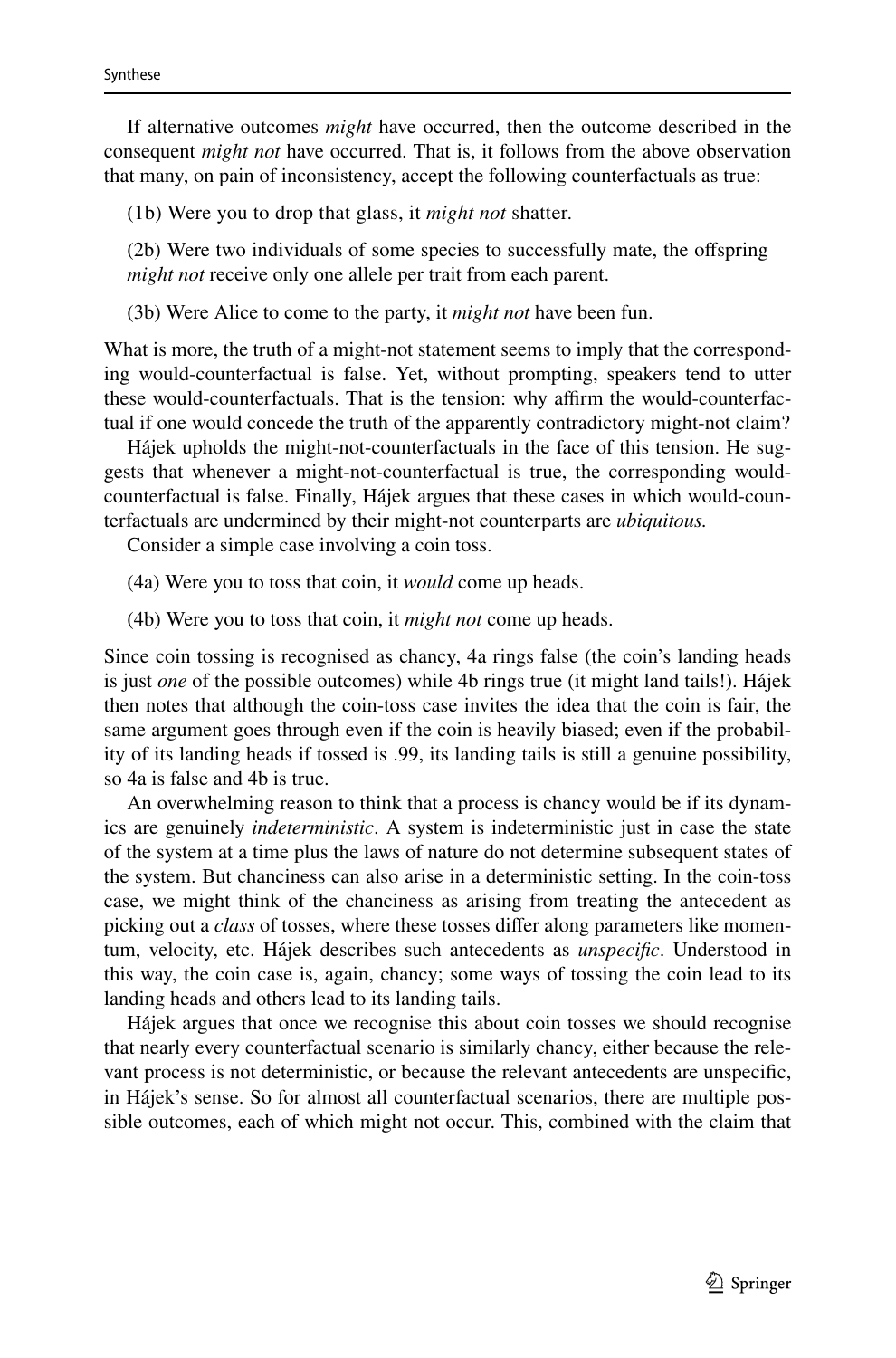whenever a might-not-counterfactual is true the corresponding would-counterfactual is false, leads Hájek to claim that most counterfactuals are false. $<sup>2</sup>$ </sup>

### **2 Our proposal in outline**

In this section, we outline our response to counterfactual scepticism. In subsequent sections, we spell out the proposal in more detail, compare it to rival responses, and point to some of its important features.

We propose that counterfactuals should be interpreted relative to a *domain* of scientifc inquiry, where this domain marks out both a *level* or grain of scientifc inquiry and a *scope* for the inquiry. We use the term 'scientifc' here rather liberally. Some of the domains we have in mind are well-recognised as scientifc, while others are not. What is important is that the domains mark out recognisable regularities or patterns in the world, be they of greater or lesser significance.<sup>[3](#page-3-1)</sup> One highly significant domain is fundamental physics, taken to be the fnest grain of inquiry and of universal scope. Another domain is human psychology, where the grain and scope concern human minds. A narrower domain still is the dynamics of groups involving Alice. Indeed, there are a multitude of relatively insignifcant 'homely' scientifc domains, such as my sleeping patterns, or your behaviour in response to alcohol, or the promptness of service at a particular café. The more established and signifcant the scientifc domain, the more its level and scope are settled and well recognised, at least by experts. For the more homely domains, there may be considerable ambiguity about the content.

Depending on the domain of inquiry, the antecedent of a counterfactual statement is interpreted diferently: it is subject to an implicit 'ftting circumstances' clause tied to that domain. For instance, we propose that the counterfactual statement 1a be interpreted as expressing a proposition of the form 1s.

(1s) Were you to drop that glass *under ftting circumstances for domain d*, it would shatter.

In this case, given the terms used ('glass' and 'shatter') in the counterfactual utterance, the domain in question is arguably 'macro-object dynamics', which we can denote *dm*. That is to say that 1a expresses 1s, where the domain *d* is *dm*.

On one plausible reading (which we elaborate in the next section), the *ftting circumstances* amount, roughly, to ideal conditions in which the regularity or regularities pertinent to the domain in question hold in isolation, absent *interfering* factors. When we are interested in the physical properties and mechanics of everyday

<span id="page-3-0"></span><sup>2</sup> Why *most* counterfactuals rather than *all* counterfactuals? According to Hájek, there are a number of exceptions including counterfactuals with necessary consequents (e.g. if snow were orange, 2 and 2 would make 4), counterfactuals with impossible antecedents (e.g. were I to square the circle, I would be a poached egg) and counterfactuals with explicitly probabilistic consequents (e.g. were you to drop that glass, it would probably shatter).

<span id="page-3-1"></span><sup>&</sup>lt;sup>3</sup> Partly for this reason we will drop the term 'scientific' from here on in, and use the simpler phrase 'domain of inquiry', or just 'domain'.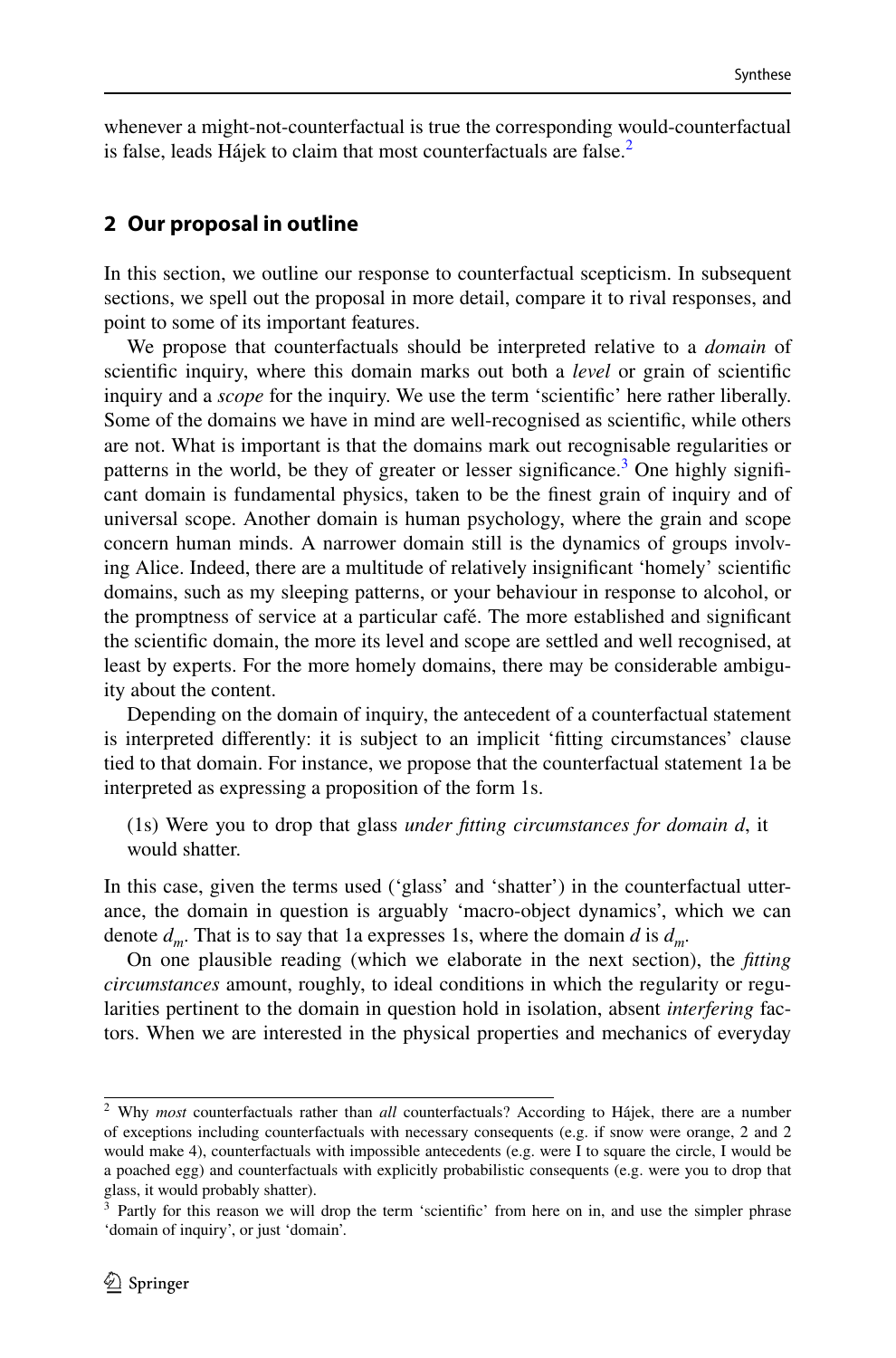objects like fragile glasses, for instance, certain physical microstates that interrupt macro-object dynamics count as *interferences*; these events are excluded in the antecedent, and do not therefore confound the relevant regularity. So 1a, interpreted as above, is true.

If 1a were expressed in a diferent setting, within the context of a statistical mechanics lecture, for instance, the pertinent domain may rather be statistical mechanics, denoted  $d_c$ . In that case 1a expresses 1s, where the domain  $d$  is  $d_c$ . Statistical mechanics concerns all physically possible microstates; as such, no particular physically possible microstate would count as an interference and be excluded from the set of fitting circumstances. So 1a, interpreted in this way, is false.<sup>[4](#page-4-0)</sup>

If we are right, interpreting a counterfactual requires identifying a domain of inquiry, which will make a diference to the content of the antecedent. This means that the *truth conditions* of counterfactual claims depend on the pertinent domain of inquiry. In turn, the truth *values* of counterfactuals depend on what *lawful regularities* actually hold. Our proposal is a species of contextualism. This will be even more apparent below. We will return to the diference between our proposal and other forms of contextualism in Sect. [5](#page-15-0).

One might anticipate how our proposal yields a response to counterfactual scepticism. We saw that on the most natural reading of 1a it is true, because the ftting circumstances do not permit any strange trajectory for the vase. A similar story can be told for 2a and 3a. In the former case, the relevant domain of inquiry plausibly involves biological individuals subject to the lawful regularities, involving sexual reproduction, inheritance, etc., of ordinary macro-biology. As such, circumstances involving aberrant recombination of alleles, despite being well understood and of interest within the domain of chemistry, or even microbiology, are not ftting. In the case of 3a, the relevant domain of inquiry is plausibly one concerning Alice's impact on others in ordinary social milieux. Here, circumstances in which the party is ruined by a house fre or a plumbing problem are arguably not ftting, despite, perhaps, being relatively common events (although see below for further subtleties regarding this case). This serves to highlight one point that will come up again in the next section: ftting circumstances are not primarily identifed by their high probability (although it may be that a set of circumstances can only count as ftting if it has sufficiently high probability).

Part of the puzzle spelled out earlier is that it often seems reasonable for speakers to reconsider a would-counterfactual's truth when it is pointed out that there are relevant possibilities in which the antecedent holds and the consequent does not. The contextualist's line is that there is a subtle shift in context in these cases such that apparently contradictory statements are both true.<sup>[5](#page-4-1)</sup> On our specific proposal, what

<span id="page-4-0"></span><sup>&</sup>lt;sup>4</sup> At the most fundamental level of inquiry the fitting circumstances clause may be vacuous in that no possible event or sequence of events counts as an interference.

<span id="page-4-1"></span> $<sup>5</sup>$  See K. Lewis ([2016\)](#page-20-1) for an eloquent recent proposal to this effect, which we discuss further in Sect. [5](#page-15-0).</sup> Note that K. Lewis ([2016,](#page-20-1) especially Sect. [4\)](#page-12-0) provides an extended defence of the contextualist reading of sequences like 1a and 1b in the face of varied linguistic data, some of which suggests that the relevant statements should *not* both be taken as true.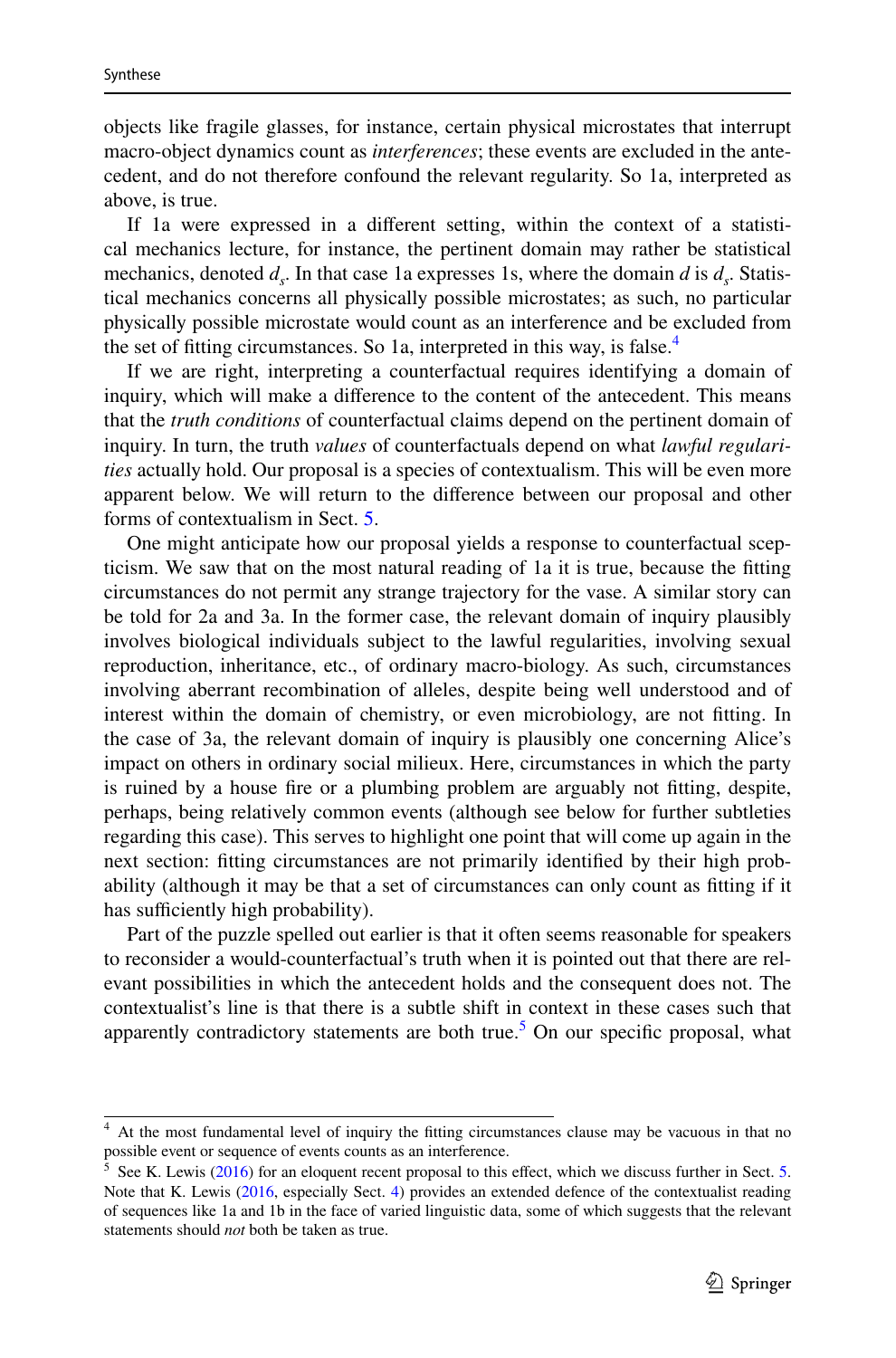is going on is that the interpreter is prompted to entertain a subtle shift in domain.<sup>[6](#page-5-0)</sup> Consider again the dropped-glass case. If one were to shift one's domain of inquiry from macro-object dynamics to statistical mechanics (as one might be prompted to do to match the perspective of a persuasive interlocutor), the set-up involving the glass is perceived diferently, or in other words, the ftting circumstances difer: lessfamiliar possibilities for the trajectory of the glass may no longer count as interferences. On this reading then, 1a is false, or so we suggested above.

A general challenge for contextualist accounts (of everything from knowledge ascriptions to generics) is specifying how to identify and discriminate between contexts. For our account, the crucial question is: What domain of inquiry is appropriate for interpreting a counterfactual utterance? We cannot hope to answer that question in full here. Our analyses of the counterfactuals in this paper must therefore be taken as tentative. The aim is merely to provide an account that has the basic resources for resolving (or otherwise dissolving) well-known puzzles concerning counterfactuals. We indicate how the story about domains might go, but it would be a much more substantial project to fully fesh out the details.

Furthermore, while we often exercise a certain kind of charity when discussing examples, we think it is somewhat open how much charity is appropriate. In any case, our account is not so fexible that all uttered counterfactuals come out true. For starters, there will be cases where the implied domain of inquiry and the laws associated with that domain are perfectly clear, and yet the antecedent, interpreted as we suggest, does not entail the consequent. It may even be that the consequent is not possible given the antecedent and relevant laws. Or else, the consequent may be possible, but not certain to occur given the antecedent, due to the antecedent and relevant laws describing a chancy process. For example, 4s, the interpretation of the statement 4a we propose, is false:

(4s) Were you to toss that coin *under ftting circumstances for domain d*, it *would* come up heads.

The coin *might not* land heads if *d* is the domain capturing the chancy behaviour of ordinary coin tosses, so 4s is false; that is, even in the absence of interferences (such as the coin vaporising in mid-air), the coin *might not* land heads.

In other cases, it may not be entirely clear which domain a counterfactual should be interpreted with respect to, making its truth conditions harder to assess. Sometimes confusion stems from the inherent imprecision of conversation; the speaker may be interpreted as positing quite diferent claims, depending on what is taken to be the domain of inquiry, where only one (or some) of these interpreted counterfactuals are true. In such cases what the crucial domain is can often be clarifed by further conversation.

Sometimes the ambiguity about the relevant domain is of a deeper kind. There may be some domain of inquiry at play that is nonetheless unclear. Perhaps it is

<span id="page-5-0"></span><sup>6</sup> However, given the nature of domains, we predict that speakers may sometimes be more reluctant to concede the falsity of an asserted would-counterfactual than is generally appreciated. This point is elaborated in Sect. [5.](#page-15-0)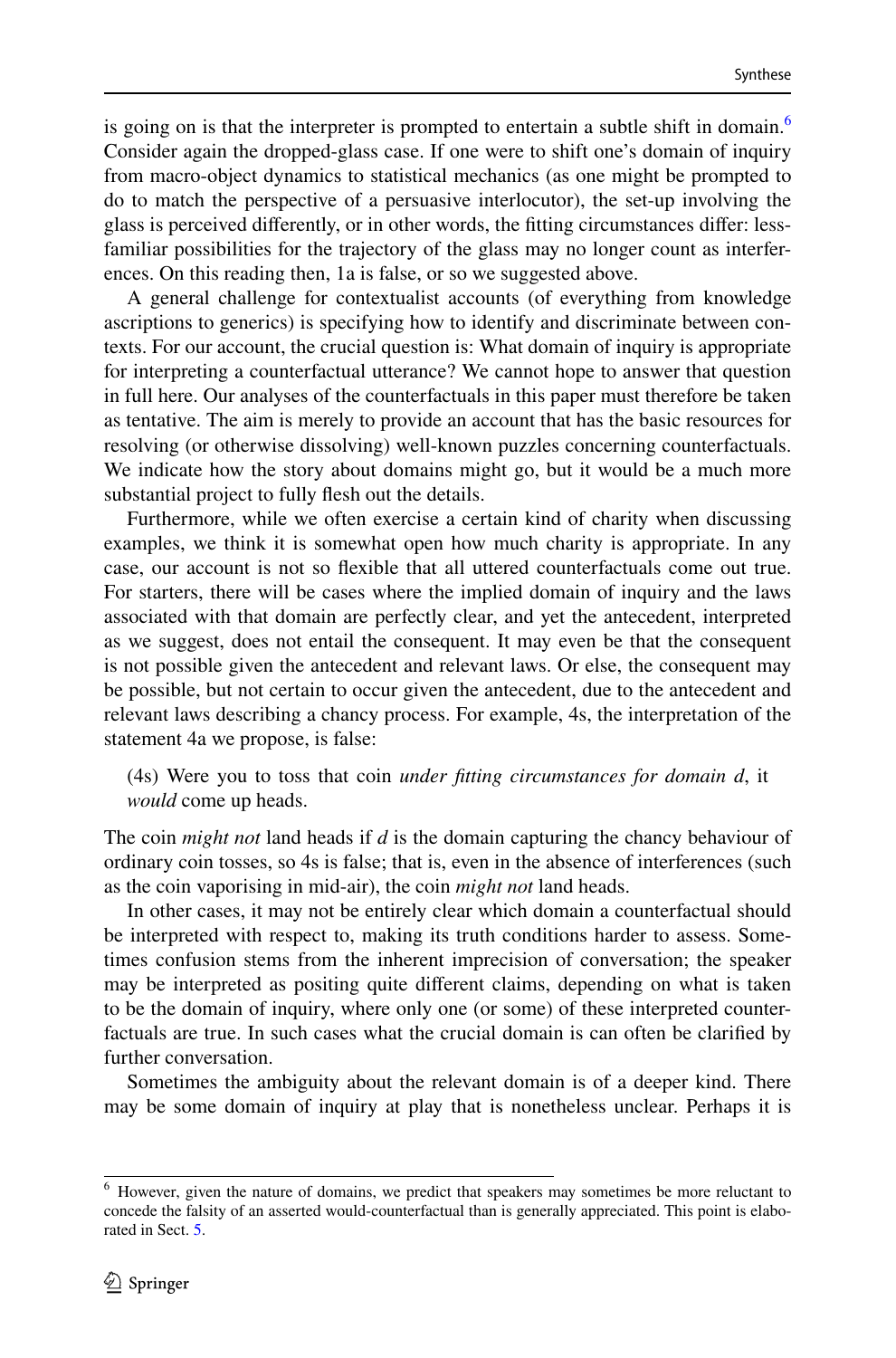unclear *what* domain of inquiry is appropriate to the conversation. Or else the appropriate domain has vague boundaries and thus its associated laws are unclear. For instance, this is arguably the case for 3a. On our proposal, this counterfactual is interpreted as follows:

(3s) Were Alice to come to the party *under ftting circumstances for domain d*, it would be fun.

There is plausibly some regularity in the world concerning Alice's social impact at parties that is being invoked here and is the best candidate for domain *d*. But what precisely is this domain *d*? Or rather: how should the regularity in question, or the reference class marked out by the ftting circumstances, be delineated? Do the ftting circumstances include only well-organised, fortuitous parties where nothing goes amiss, or do they include also badly organised parties where unforeseen predicaments like house fres occur? This will make a diference to the truth conditions of 3a. We think it appropriate to be permissive in evaluating such counterfactuals, in the following sense: if there is a respectable reading on which they are true, then they are not instances that provide clear support for counterfactual scepticism.<sup>[7](#page-6-0)</sup>

In summary, we propose that a statement like 'if A were true then C would be true' must be interpreted with respect to a domain of inquiry *d*, and accordingly represented as 'A<sub>d</sub>  $\square \rightarrow \mathbb{C}$ ', where A<sub>d</sub> is an interpretation of the antecedent as involving a fitting circumstances clause tied to domain *d*, and where the *box arrow*,  $\square \rightarrow$ , represents the counterfactual connective.

Since our proposal concerns the interpretation of the antecedent and not the interpretation, as it were, of the box arrow, it can be plugged into a wide range of accounts of the semantics of counterfactuals. For instance, our proposal can be used to augment the strict-conditional analysis of counterfactuals according to which P  $\Box \rightarrow Q$  is true just in case all P worlds are Q worlds. Accordingly, P  $\Box \rightarrow Q$  is true just in case  $\Box$ (P $\Box$ Q) is true. Augmenting this view in light of our proposal involves understanding a statement of the form 'if A were true then C would be true', interpreted with respect to domain of inquiry *d*, as equivalent to  $\Box(A_d \Box C)$ . Our proposal can also serve to augment other accounts of counterfactuals like the popular closest-worlds account of counterfactuals drawn from the work of Lewis [\(1973](#page-20-2)) and Stalnaker [\(1968](#page-20-3)), Kratzer-style ([2012\)](#page-20-4) modal semantics for counterfactuals, or causal-modelling-based semantics recently discussed by Briggs [\(2012](#page-19-0)) and Santorio [\(2019](#page-20-5)).

We are also assuming the usual characterization of might-not-counterfactuals, as the duals of would-counterfactuals. That is, P  $\diamond \rightarrow \neg Q$  entails  $\neg (P \Box \rightarrow Q)$ . On our proposal, the statement 'If A were true, C might not be true', interpreted with respect to domain *d*, is represented as  $A_d \diamond \rightarrow \neg C$ . This entails that the statement

<span id="page-6-0"></span> $7$  These cases of 'deep' ambiguity or vagueness call for a more thorough examination that is beyond the scope of this paper. There are a number of subtly diferent stances one could take here depending on (i) one's commitments regarding the nature of scientifc domains and associated laws, and (ii) one's preferred approach to vagueness.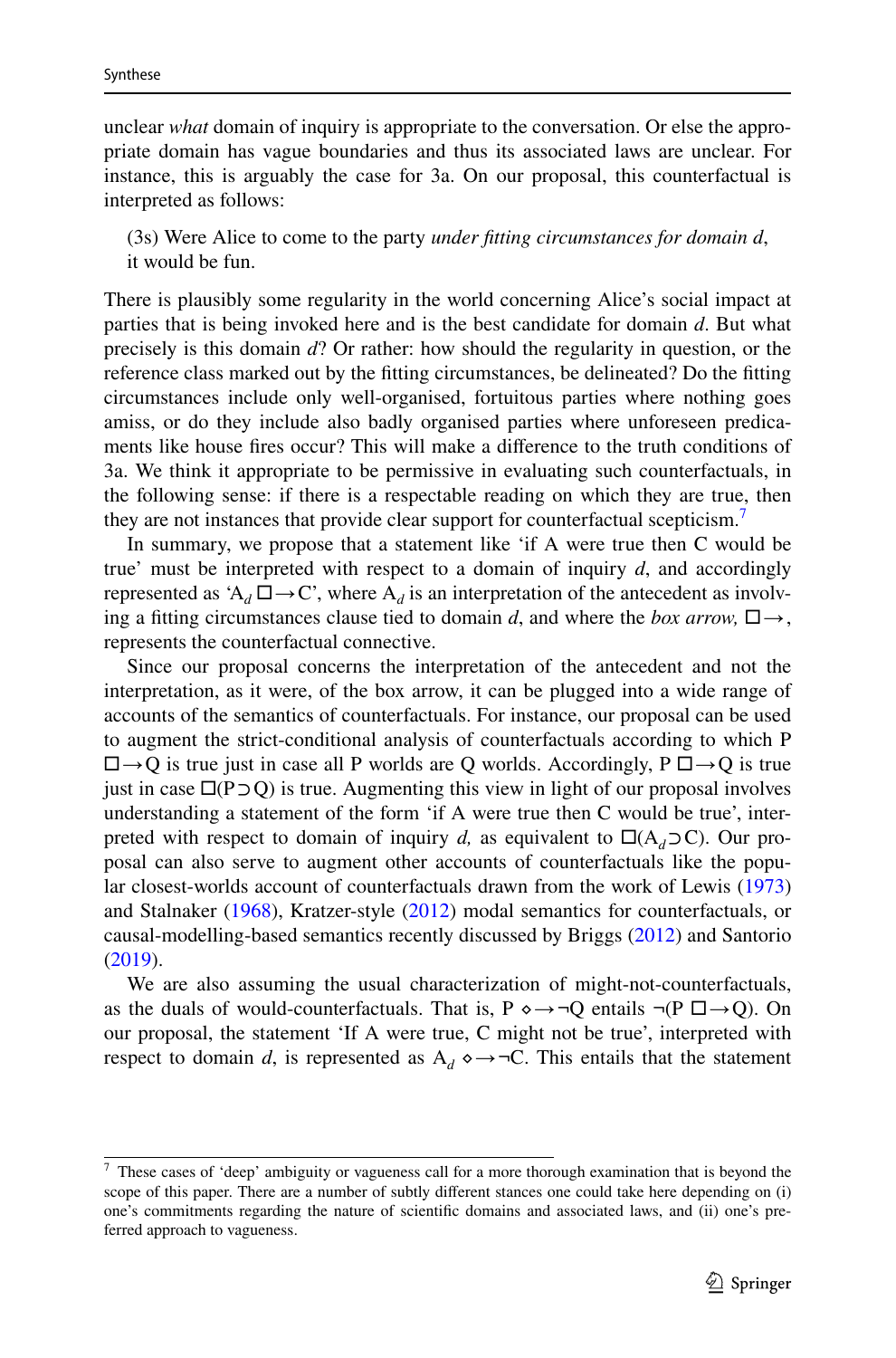'If A were true then C would be true', also interpreted with respect to domain *d*, is false; that is  $\neg(A_d \Box \rightarrow C)$ .

### **3 Counterfactuals vis‑à‑vis scientifc claims**

We can now resist the sceptic's conclusion. But one might worry, in light of Hájek's argument, that we gave up something important to avoid scepticism. In particular, one might worry that our analysis of counterfactuals is less *objective* than is required, since, on our proposal, the content of counterfactual statements is tied to domains of inquiry.

Hájek argues that support from science is an important desideratum for an account of counterfactuals. The idea is well expressed by Kutach [\(2005](#page-20-6)): 'What makes counterfactuals especially suitable for science is that the truth of counterfactuals depends largely on the general patterns that science aims to describe.<sup>8</sup> Others go further in claiming that a *defning feature* of the general patterns that science aims to describe—what makes these patterns or regularities lawful—is precisely their stability across counterfactual situations (see, e.g., Lange [2000\)](#page-20-7). In any case, there is plausibly a tight connection between counterfactual dependence and the reg-ularities science aims to describe.<sup>[9](#page-7-1)</sup> So far we agree with Hájek.

We part ways concerning the implications of this general approach. According to Hájek, the 'widespread falsehood [of would-counterfactual claims] is what one gets in a chancy world, as science teaches us that ours is'. But we contend that science does not teach us that *all lawful regularities are chancy*, once it is recognised that there are multiple autonomous domains of inquiry that difer in level or scope. In what follows we support this position by appeal to views (more and less widely held) within the philosophy of science literature. Our denial of the 'widespread falsehood' of would-counterfactual claims admittedly rests on an extension of this picture of science to include domains that are not typically recognised as scientifc. We will not directly argue for the extension. Our strategy in this section is to outline the most compelling accounts of multiple autonomous domains of science, or *special sciences*, such that the reader sees the extension to the more homely domains, or *extra*-*special sciences*, as natural, or at least plausible.

At a superfcial level, no-one disputes there being multiple domains of science. We recognise diferences in the *level* of scientifc inquiry. For example, the organisms studied in biology are clearly coarser-grained than the molecules studied in chemistry. We also recognise diferences in the *scope* of scientifc inquiry. For instance, it is not clear which of island biogeography and rainforest ecology is the more fne-grained inquiry, but the scope or subject matter of these two scientifc

<span id="page-7-0"></span><sup>8</sup> This quote appears in Hájek (Unpublished manuscript).

<span id="page-7-1"></span><sup>&</sup>lt;sup>9</sup> For these naturalistic reasons, we will not address proposals in the literature that appeal to non-natural primitive metaphysical facts about what would have happened in various counterfactual circumstances, such as the proposal recently defended by Stefánsson [\(2018](#page-20-8)). See also Hawthorne [\(2005](#page-19-1)), Schulz ([2010\)](#page-20-9), and Moss ([2013\)](#page-20-10).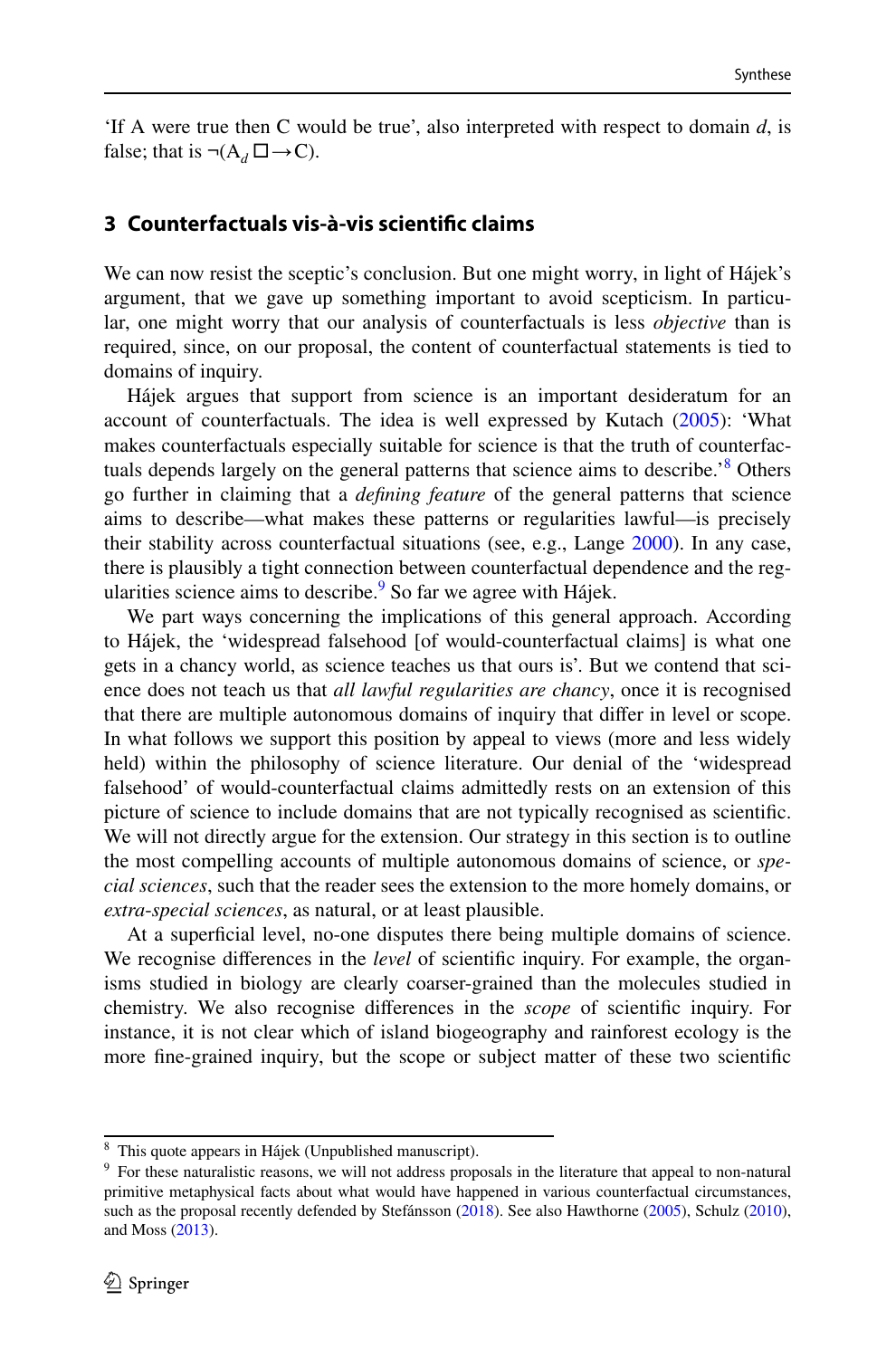domains difer. That said, no-one supposes that one could delineate and enumerate all the various scientifc domains. Philosophers of science and scientists alike freely talk of domains of inquiry even if these domains have somewhat vague boundaries.

What is controversial is the status of 'laws' at domains other than fundamental physics. It is important for our account of counterfactuals that the higher domains, or special sciences, at least concern *lawful* regularities, i.e., non-accidental regularities that have some autonomy (whatever other conditions they may need to satisfy to count as full-blown laws). Some philosophers of science have indeed defended this position, typically by appealing to *ceteris paribus laws (cp laws)*, so-named because they have an implicit scope restriction to circumstances in which the regularity in question holds. Positive accounts of cp laws are many and varied, however (for a summary, see Reutlinger et al.  $2017$ ), so the burden falls on us to articulate and motivate an account of *cp* laws that supports our proposal. In what follows we take up this challenge. We identify a general way of conceiving *cp* laws, (as well as some possible ways to fll in the details) that is independently attractive (3.1) and supports our proposed response to counterfactual scepticism (3.2).

#### **3.1 The content of** *ceteris paribus* **clauses**

Consider some paradigmatic examples of *cp* laws:

*Mendel's Law of Segregation*: 'In a parent, the alleles for each character separate in the production of gametes, so that only one is transmitted to each individual in the next generation' (Rosenberg and McShea [2008](#page-20-0), p. 36).

*The Law of Demand*: 'Under the condition of perfect competition, an increase of demand of a commodity leads to an increase of price, given that the quantity of the supply of the commodity remains constant' (Roberts [2004,](#page-20-12) p. 159; Kincaid [2004,](#page-20-13) p.  $177$ <sup>[10](#page-8-0)</sup>

*The Character of Shield Volcanoes*: 'Shield volcanoes erupt efusively' (Strevens [2014,](#page-20-14) p. 1819)

The hidden *ceteris paribus* clause in each case restricts the circumstances at issue. The possibility of other circumstances in which the regularity is not manifest does not necessarily threaten the truth of the law. Mendel's law of segregation does not apply, for instance, when chromosomes fail to properly separate. The law of demand does not apply in cases where consumers are *irrational*. Shield volcanoes with pyro-clastic shields erupt explosively rather than effusively.<sup>[11](#page-8-1)</sup> Nonetheless, these  $cp$  laws arguably say something substantive and interesting about how the world is.

But what exactly is the content of a *cp* clause? If the regularities that are picked out by *cp* laws are to play a role in determining the truth of counterfactuals, their

<span id="page-8-0"></span><sup>10</sup> The *Law of Demand* and *Mendel's Law of Segregation* both appear, with the references as stated, in Reutlinger et al. ([2017\)](#page-20-11).

<span id="page-8-1"></span><sup>&</sup>lt;sup>11</sup> When a shield volcano is 'pyroclastic' it tends to erupt *explosively*, since it is not made by flows of basaltic lava with low gaseous content, as is more common among shield volcanoes.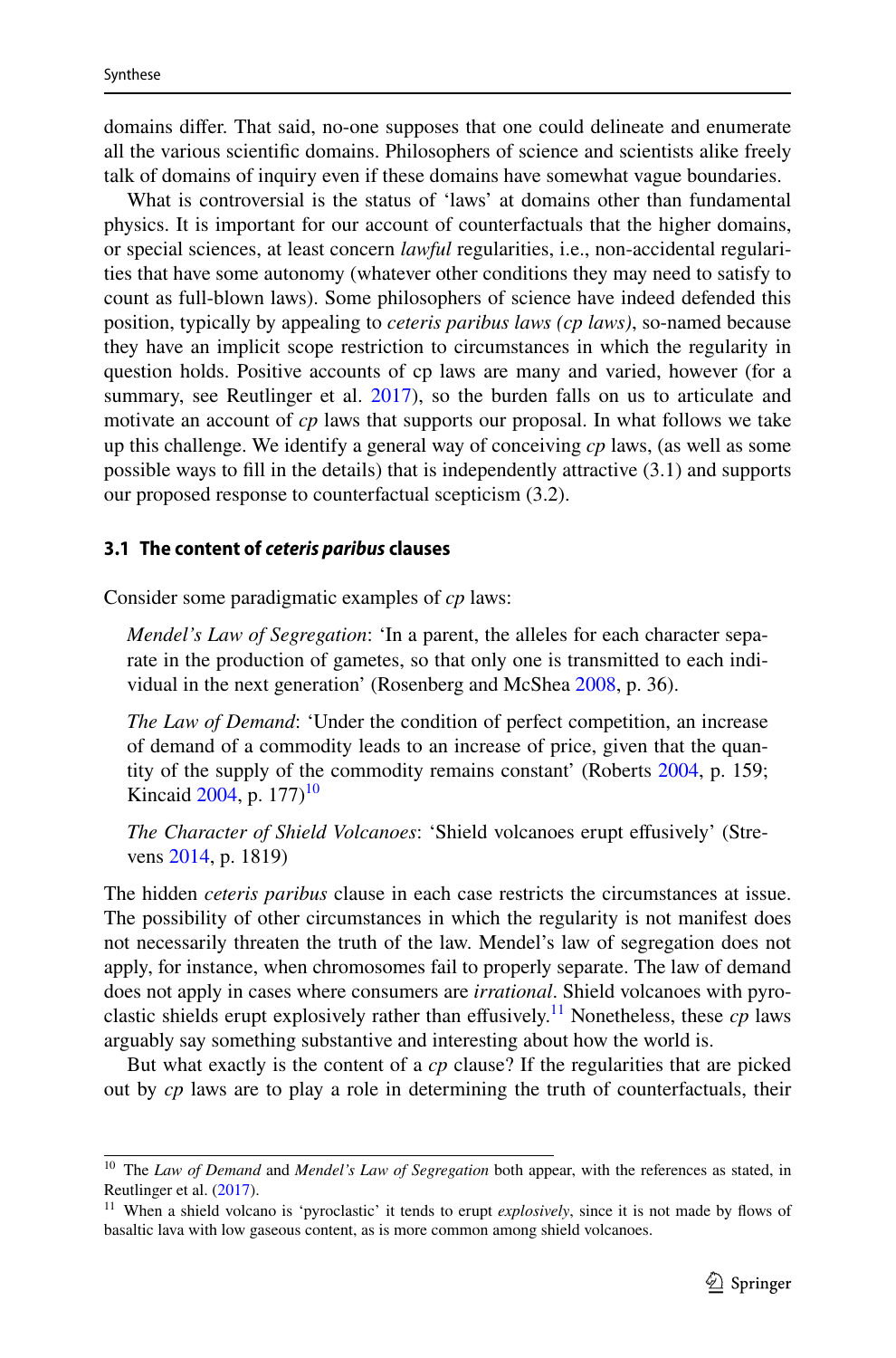content had better stand up to scrutiny, such that they indeed amount to non-accidental regularities. A basic worry along these lines turns on whether the *cp* clause should be read as *defnite* or *non*-*defnite*. A *defnite cp* clause enumerates circumstances (typically, those excluded) in a concrete way while a *non*-*defnite cp* clause merely describes the (excluded) circumstances in vague, open-ended terms. Either way, it is assumed that the *cp* clause describes a set of circumstances that amount to necessary and sufficient conditions for when the stated regularity does (not) hold. The supposed dilemma is as follows: there are no true defnite *cp* laws, because some conditions in which the relationship does not hold will inevitably be overlooked, while non-definite *cp* laws are trivial, because they effectively have the form '*X* holds unless it doesn't'. So *cp* 'laws' are either trivial or false—either way they are not genuinely lawful.

There have been diferent responses to this supposed dilemma, informed by subtly diferent accounts of *cp* laws (Reutlinger et al. [2017](#page-20-11)). Here we describe what we take to be the most promising general response, common to leading accounts of *cp* laws. The response involves reconceiving the ceteris paribus clause as implicitly referring to *a* ftting set of circumstances in which the purported regularity *does* in fact hold. So the *cp* clause identifies merely sufficient, as opposed to necessary *and* sufficient conditions, for the regularity to hold. This reconception of the  $cp$  clause, being less ambitious, is not subject to the dilemma described above.

But what would make a set of circumstances special or *ftting*, such that, if a regularity were to hold across this set, it may be considered lawful? This is a signifcant challenge. Fodor ([1991\)](#page-19-2) exploits the fact that *cp* laws pertain to 'higher-levels' of inquiry than fundamental physics, and as such, involve more or less coarse-grained entities that are *multiply*-*realised* at the fner grains of analysis. He claims that, for the relationship 'whenever *A* then *B*' to count as a ceteris paribus law, it must be the case that, for all possible instantiations or realisers of *A*, namely, *A*(*Ri* ), there *exists* circumstances  $C_i$  (a 'completer for  $A(R_i)$ ') such that  $A(R_i)$  &  $C_i$  entails *B*. Admittedly this account of the *cp* clause is rather eccentric. The set of circumstances given by  $A(R_i)$  &  $C_i$  certainly has a special character, and 'whenever A then B' comes out true under these circumstances. But the *cp* laws on this account will not always correspond to what are ordinarily considered lawlike regularities.

We regard the *dispositional* account as more promising, not least in better according with what are ordinarily considered lawlike regularities (Mill [1836/](#page-20-15)2008; Cartwright [1989\)](#page-19-3). On this account, the *cp* clause specifes circumstances under which the disposition or force underpinning the regularity is the only one that is manifested; there are no *interfering factors* that might otherwise compromise the regularity. For instance, '*cp*, the velocity of a falling object after elapsed number of seconds *t* is (approximately) 9.8 metres per second per second multiplied by *t* seconds' says that in the special circumstances whereby gravity acts in isolation (for starters, when air resistance is nil), objects at the specifed time have the stated falling velocity. The *cp* clause can in this way be understood as a statement of merely sufficient conditions in which the regularity in question holds. Moreover, as per Fodor's account, the fact that the regularity in question holds in these circumstances may be regarded as conferring lawful status on the regularity, due to the special representative status of the circumstances. (On the dispositional account, there is supposedly also a sense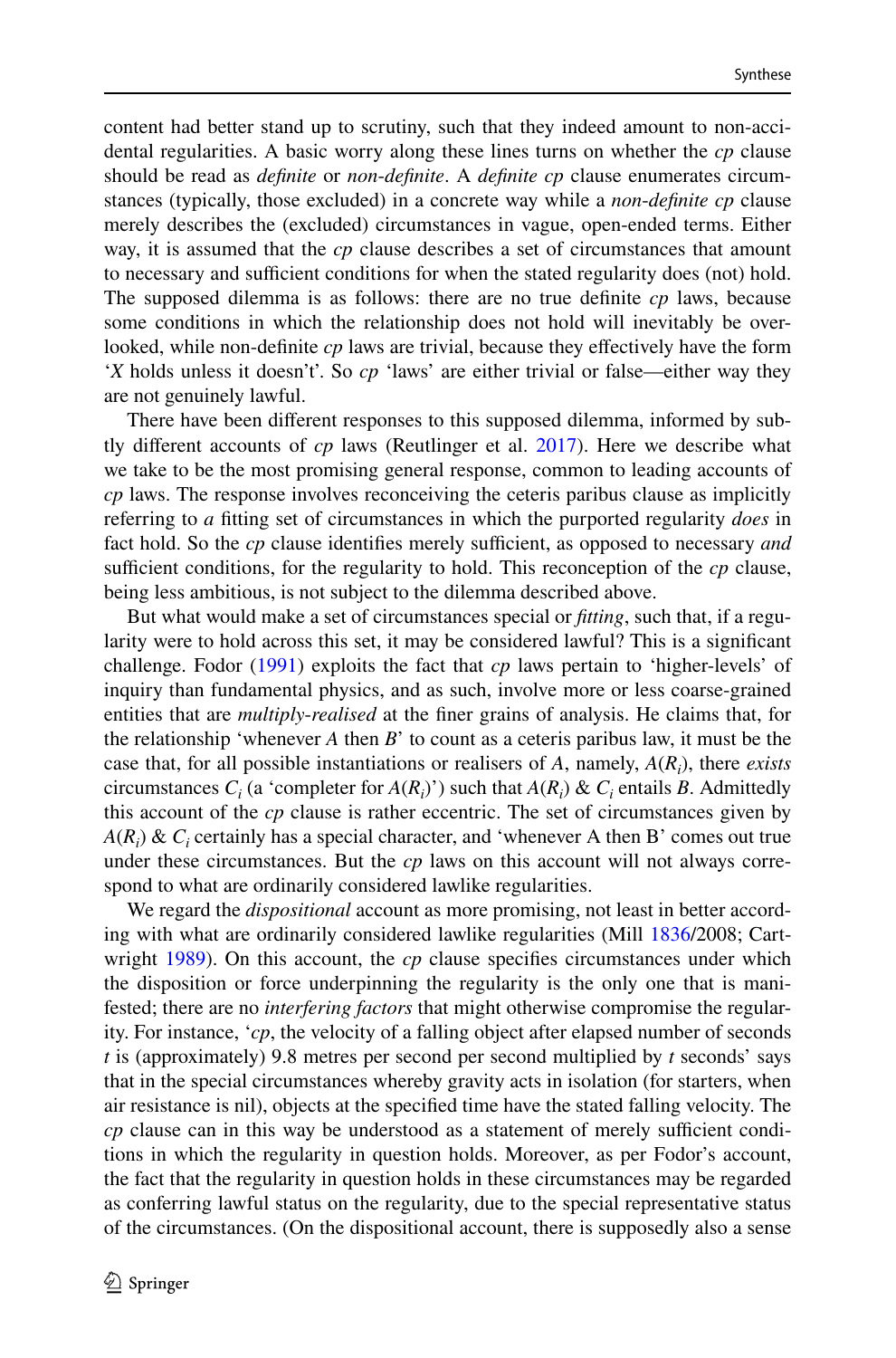in which *cp* laws *always* hold for the entities involved—in the form of a potentiality—which further bolsters the case for their being genuine laws.)

The *completer* and *dispositional* accounts of *cp* laws are diferent in many ways, but they both get something right—the implicit *cp* clause featuring in *cp* laws identifies special sufficient conditions, or *fitting circumstances*, in which the purported relationship holds. These accounts ofer alternative ways, distinct from high probability, that a set of circumstances may be ftting. That is not to say that we rule out other notions of ftting circumstances based either partly or wholly on high probability (as per, e.g., Spohn [2002\)](#page-20-16). Having identifed the important properties of ftting circumstances, we want to leave open how exactly the further details are best specifed. That said, throughout the paper we sometimes assume the dispositional account of *cp* laws, both for its prima facie plausibility and for ease of exposition.

#### **3.2 The role of** *ceteris paribus* **laws in supporting counterfactuals**

Let us now show how *cp* laws, broadly interpreted as above, can underpin our proposal for understanding counterfactuals, or at least those for which the relevant domain is a special science. (Recall that our strategy is to convince the reader of our interpretation of these more obviously 'scientifc' counterfactuals, such that the extension to more homely or ordinary counterfactuals is a natural move.) The good news is that many *cp* laws state deterministic relationships that may play a role in securing the truth of would-counterfactual claims. Moreover, the fact that *cp* laws restrict the circumstances to those supporting the regularity in question seems to ft well with our account of counterfactuals.

But now the challenge: one cannot simply take for granted that the antecedent of an ordinary counterfactual implies the very same circumstance restrictions that are implied by the pertinent *cp* law. Indeed, it is thought that the literal *inexactness* of *cp* law statements (the fact that, absent the implicit ceteris paribus clause, they are false) comes back to bite when it comes to counterfactuals.

After all, 'shield volcanoes erupt efusively' is only true because it does not apply to any old shield volcano; it applies to shield volcanos in ftting circumstances. But therein lies a worry: the antecedents of typical counterfactuals do not seem to be so carefully specifed as to pick out the relevant ftting circumstances. Consider 5:

(5) Were Mt Pinatubo a shield volcano, it would have erupted effusively.<sup>[12](#page-10-0)</sup>

The relevant *cp* law—'shield volcanoes erupt efusively'—does not apparently make this counterfactual true, either because the antecedent is, in Hájek's terms, *unspecifc*, in encompassing all types of shield volcanos, or the connection between shield volcanos and efusive eruptions is really *indeterministic*. In short, it appears as if the antecedent of 5 does not restrict to cases where shield volcanos erupt efusively.

<span id="page-10-0"></span><sup>&</sup>lt;sup>12</sup> Mt Pinatubo in the Philippines is a *stratovolcano*, as opposed to a *shield* volcano. It erupted explosively in 1991.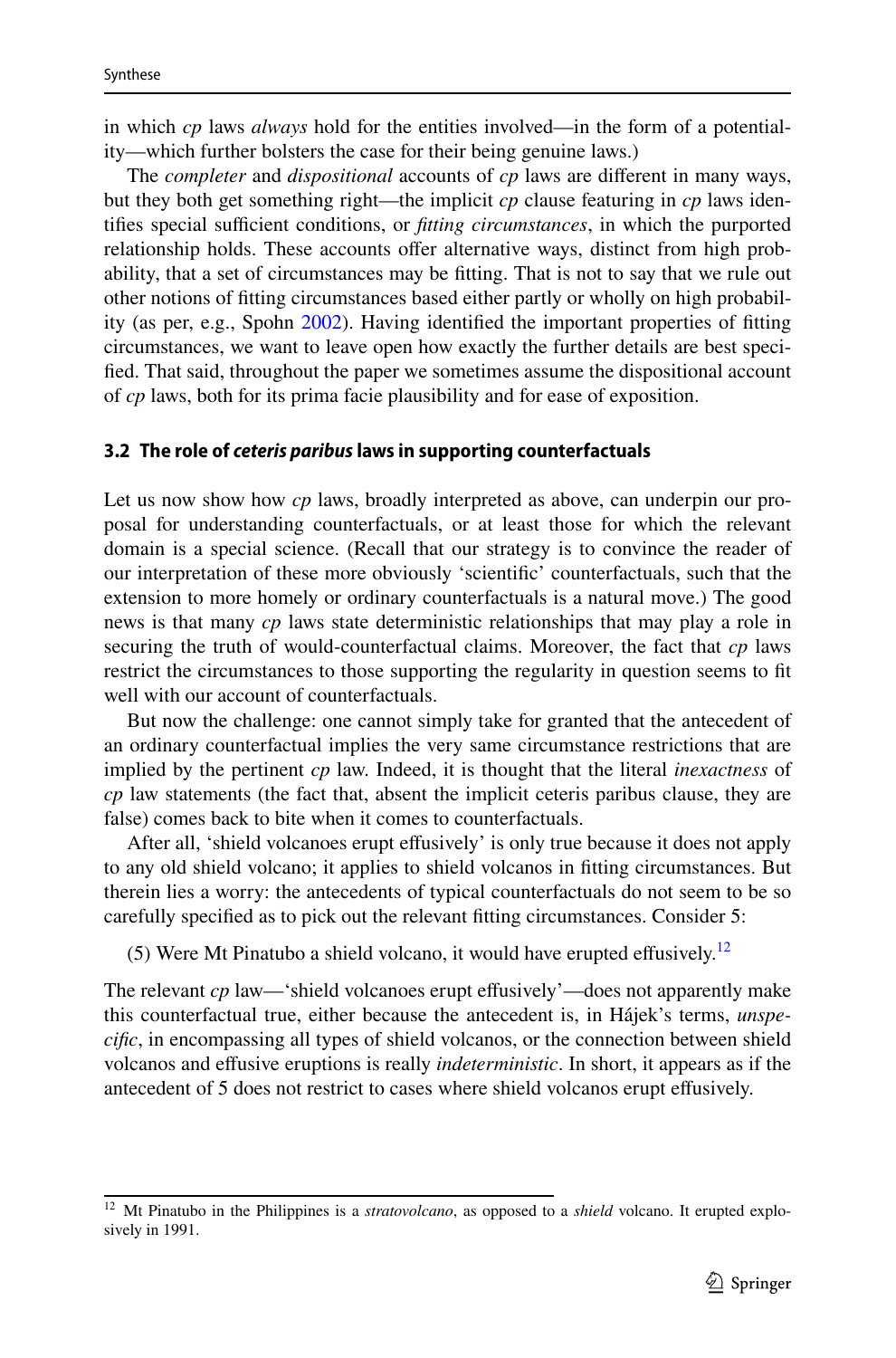We get around this problem in that we understand counterfactuals similarly to the statements of *cp* laws, as having an *implicit* 'ftting circumstances' clause in the antecedent, whose meaning varies with the salient domain of inquiry. Here we part ways with some proponents of the lawfulness of *cp* laws who do not rule out the line of reasoning expressed above regarding 5. Lange ([2002\)](#page-20-17), Woodward [\(2003](#page-20-18)) and Hitchcock and Woodward ([2003](#page-20-19)), for instance, all maintain a close connection between *cp* laws and the truth of counterfactuals, but they claim that a counterfactual invoking a *cp* law is true *only if* the antecedent refers to the specifc circumstances implicitly required by the *cp* law. It is not clear whether the specifc circumstances should be taken to hold if this is not stated explicitly. Lipton's [\(1999](#page-20-20), p. 157) position is clearer; when it comes to counterfactuals, or indeed any manifestation of the disposition expressed by a *cp* law, it is not assured that there will be no interfering factors, which complicates the usual relationship between lawful regularities and the way things are or would be:

''All Fs are Gs, cp' may be a law yet not entail that if something had been an F it would have been a G, nor will observed Fs that are G always provide reason to believe that the next F will be a G as well, since we may have no reason to believe that all things will be equal, the next time.'

According to this view, *cp* laws do not, after all, secure the truth of would-counterfactuals. Statements like 5 are false, since, on closer analysis, Mt Pinatubo *might* be a pyroclastic shield volcano.

Despite the presumption in favour of the *inexact* reading of would-counterfactuals, we maintain that this asymmetry—between carefully circumscribed *cp* law statements and uncircumscribed counterfactuals which invoke them—should be resisted. The asymmetry is puzzling in light of what seems to be common ground for *all* defenders of *cp* laws—that *cp* laws are regularities pertaining to particular domains of inquiry involving particular sorts of entities under ftting circumstances. Plausibly then, if *cp* laws are supposed to play a role in determining whether at least some counterfactuals are true, then the counterfactuals in question must *already* be understood as concerning the relevant domain of inquiry. In that case, one would expect the antecedent of the counterfactual to be understood as involving the parallel qualifcations tied to that domain.

We regard it an attractive feature of our proposal that it allows counterfactuals to serve as tools for making claims whose truth values are tied to the many and varied regularities in the actual world. Some comments on this point are in order, although we save a more detailed analysis for future work. On our proposal, counterfactuals are true in virtue of facts about classes of circumstances that include more or fewer kinds of interferences, depending on the domain of inquiry. To be sure, sometimes the class of circumstances may include all the many and varied interferences that are physically compatible with the antecedent as stated (the trivial case where the domain is the most fundamental one; recall footnote 4). For instance, 5 may be read in this way if the conversation is one where a committee is pondering the extent to which a public official is responsible for the devastating efects of Mt Pinatubo's eruption, there having been reasonable uncertainty about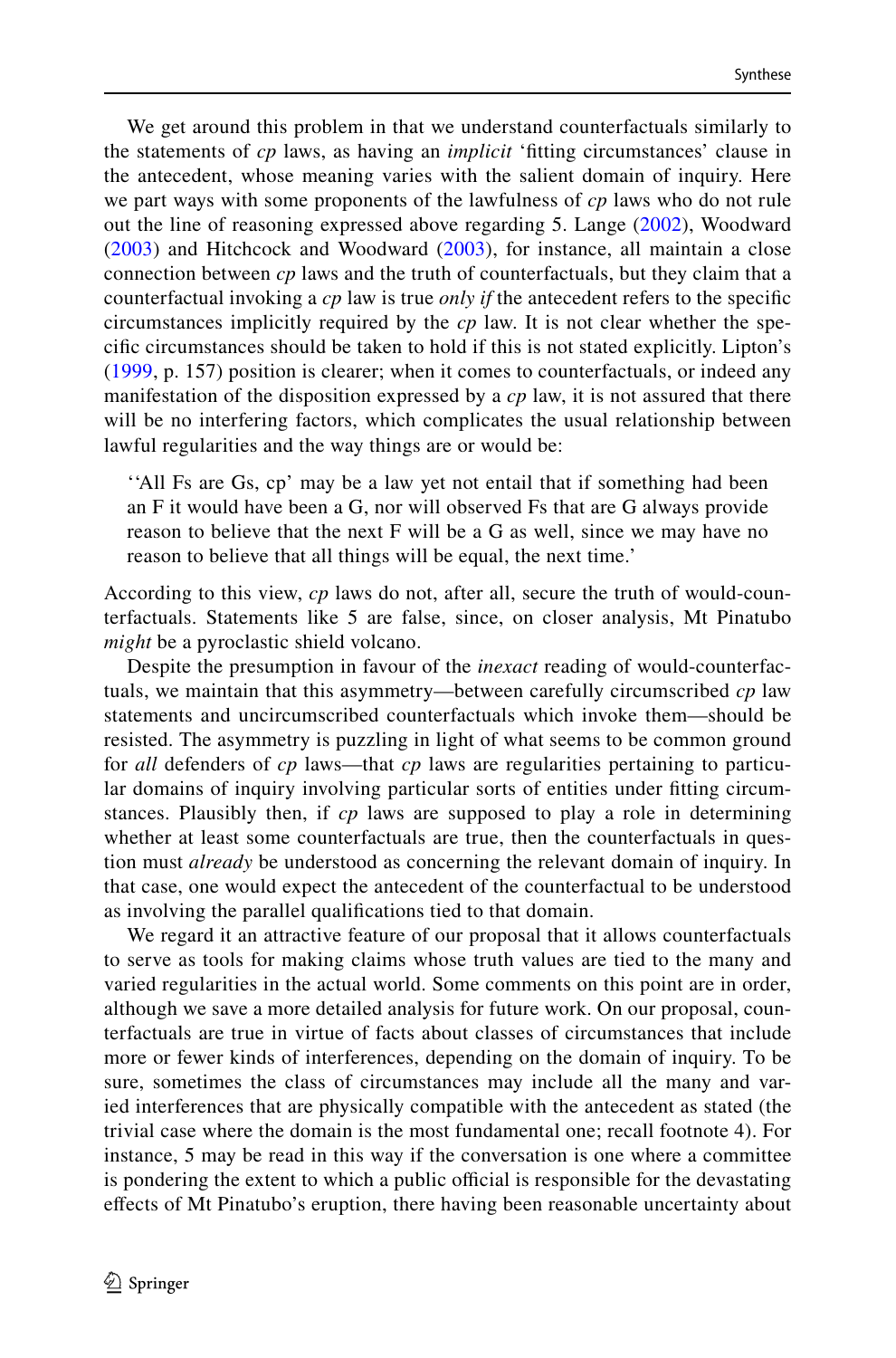the type of volcano it was. On this reading, 5 is false: Mt Pinatubo may have been an unusual shield volcano that did not erupt efusively.

We suggest, however, that it is less common than one might suppose that counterfactuals need be interpreted such that all possible interferences are under consideration. Often, we maintain, the counterfactuals pertinent to a conversation simply express interesting, constrained regularities in the actual world. Take 5 above. On an alternative and very natural reading, the counterfactual conveys what the eruption would have looked like, were Mt Pinatubo an ordinary shield volcano, that is, under the circumstances ftting to ordinary volcano science. In this case, 5 is true: circumstances in which Mt Pinatubo is an unusual shield volcano that erupts explosively count as interferences and are thus excluded.

In other cases, counterfactuals are used to indirectly explain actual events by stating what would have happened if things had been diferent. But any such (complete or partial) explanation of an actual happening relies on the lawful regularities that hold across a pertinent class of cases. For instance, consider  $5^*$ :

(5\*) Were Mt Pinatubo a shield volcano, it would have erupted efusively and had a less dramatic aftermath for the inhabitants of the area.

This counterfactual plausibly conveys information about Mt Pinatubo, specifcally the impact of its eruption on the local inhabitants. The counterfactual provides a partial explanation of the volcano's impact by suggesting conditions under which the impact would have been diferent. We are efectively told that shield volcanoes under ftting conditions erupt less violently, and from this claim regarding basic volcano science are presumably supposed to infer that Mt Pinatubo is not a shield volcano, and that is why its eruption had the dramatic impact it did.

Spelling out a precise taxonomy of the scientifc claims that may be expressed by counterfactuals is beyond the scope of this paper. The point is simply that our appeal to domains of inquiry and the inclusion of an implicit 'ftting circumstances' proviso in the antecedent of counterfactuals is well-motivated, based on the relationship between counterfactuals and the diverse and domain-specifc nature of scientifc claims.

# <span id="page-12-0"></span>**4 Comparison with** *near***‑***miss* **theories**

One might be concerned that there are simpler proposals that have the same advantages. In particular, so-called *near-miss* proposals apparently fit this bill.<sup>13</sup> Common to these proposals is the idea that, though there are cases in which the antecedent of a given counterfactual is true while its consequent is false, the counterfactual may nonetheless be true if these cases are objectively *too remote*.

One common way to understand what it is to be remote is in terms of probability: an objectively remote event is one that has sufficiently low probability. Let us

<span id="page-12-1"></span><sup>&</sup>lt;sup>13</sup> Some examples of near-miss proposals are those defended in Bennett [\(2003](#page-19-4), pp. 246–259), Williams ([2008\)](#page-20-21), and Leitgeb ([2012\)](#page-20-22).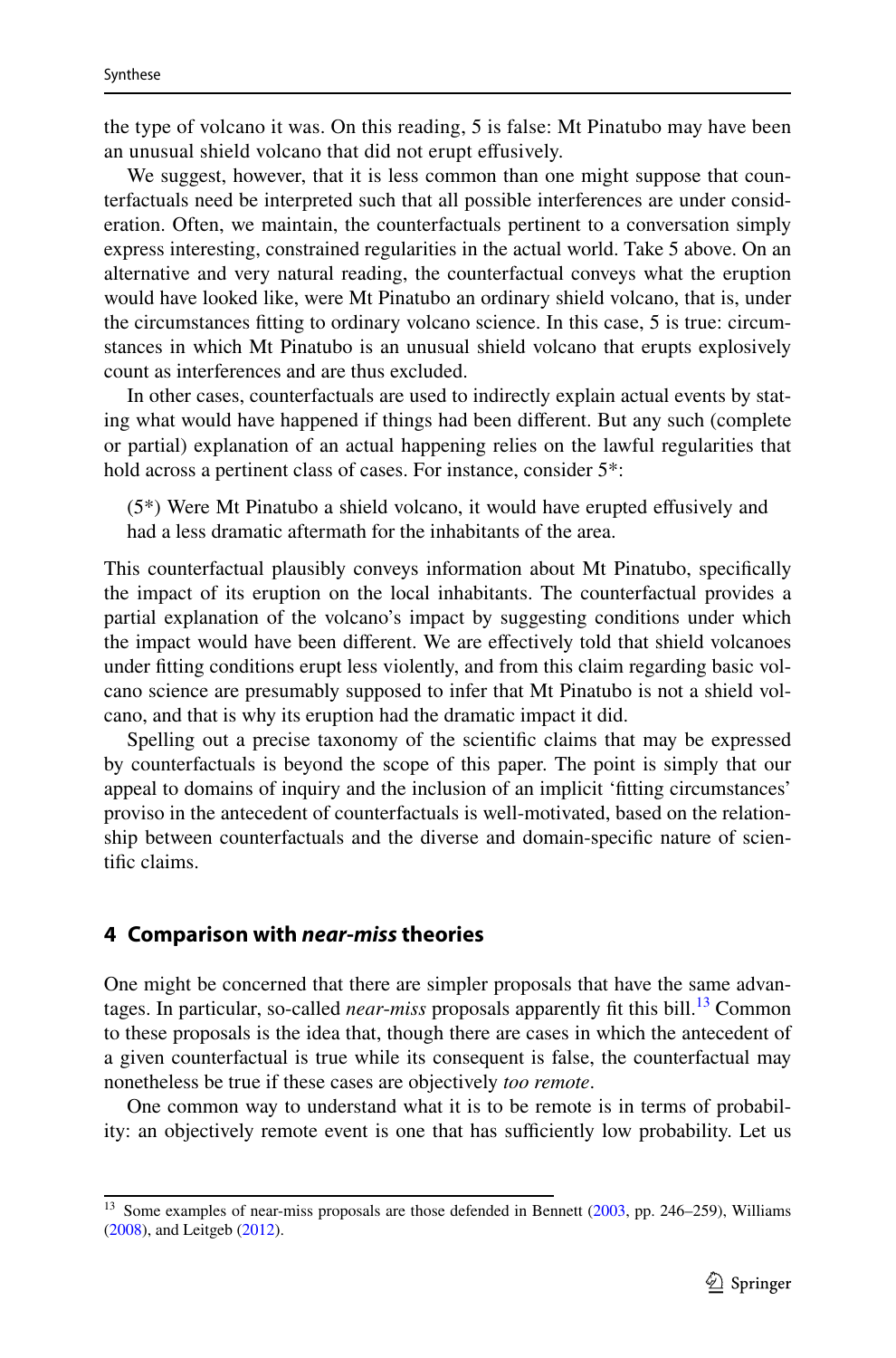frst consider a simple near-miss view based on objective conditional probabilities according to which 'if P were true then Q would be true' (P  $\square \rightarrow Q$ ) is true just in case the probability of  $Q$  given P is sufficiently high. This is a simplified version of the account Leitgeb  $(2012)$  $(2012)$  develops. Bennett  $(2003, pp. 246-259)$  $(2003, pp. 246-259)$  and Williams [\(2008](#page-20-21)) also adopt near-miss approaches, though the central idea is implemented in diferent ways. We focus on the simple proposal and connect it up with some of the other near-miss proposals below.

The simple near-miss proposal yields a response to counterfactual scepticism. If the probability that the glass shatters given that you drop it is high enough, then 1a will come out true. The troubling possibilities to which the sceptic appeals are typically improbable, and thus, need not threaten the truth of would-counterfactuals.

Any gain in simplicity, however, is undone by two challenges for near-miss proposals. In what follows, we discuss these challenges in turn, one concerning lotteries and agglomeration  $(4.1)$ , and the other concerning counterfactual modus ponens  $(4.2)$ .<sup>[14](#page-13-0)</sup>

#### **4.1 Lotteries and agglomeration**

Consider a 1000-ticket lottery with one prize that is never played. 6 rings false.

(6) If I bought a ticket, I would have lost.

I *might not* have lost! However, the probability that I would have lost given that I buy a given ticket is high.<sup>15</sup> So the simple near-miss proposal delivers the wrong result that 6 is true in the situation described.

A related challenge for near-miss proposals concerns an argument form often called *agglomeration* (see Hawthorne [\(2005](#page-19-1)), Hájek (Unpublished manuscript), and K. Lewis  $(2016)$  $(2016)$ <sup>16</sup>:

 $P \Box \rightarrow Q_1$ ,  $P \Box \rightarrow Q_2$ , therefore  $P \Box \rightarrow (Q_1 \& Q_2)$ 

Consider the following series:

(7i) If the 1000-ticket lottery were played, ticket 1 would have lost.

(7ii) If the 1000-ticket lottery were played, ticket 2 would have lost.

…

(7m) If the 1000-ticket lottery were played, ticket 1000 would have lost.

On the simple near-miss proposal, (7i) through (7m) are all true.<sup>[17](#page-13-3)</sup> And yet (7<sup>\*</sup>) must be false, since the probability of the consequent given the antecedent is zero.

<span id="page-13-0"></span><sup>&</sup>lt;sup>14</sup> These inferences may be invalidated for other reasons [see Lycan [\(2001](#page-20-23)), Briggs [\(2012](#page-19-0)), and Santorio ([2019\)](#page-20-5)]. But we need not invalidate these inference patterns *in virtue of our response to counterfactual scepticism*.

<span id="page-13-1"></span><sup>&</sup>lt;sup>15</sup> If you think 1:1000 odds ratio is too high, such that the probability of a ticket losing is not sufficiently high, make it a million-ticket lottery.

<span id="page-13-2"></span><sup>&</sup>lt;sup>16</sup> We are taking 'argument forms' to apply at the level of *propositions* rather than sentences; in the characterisation of the argument form, 'P' and 'Q' each stand for some proposition.

<span id="page-13-3"></span> $17$  Again, if you think the 1:1000 odds ratio is too high, make it a million-ticket lottery.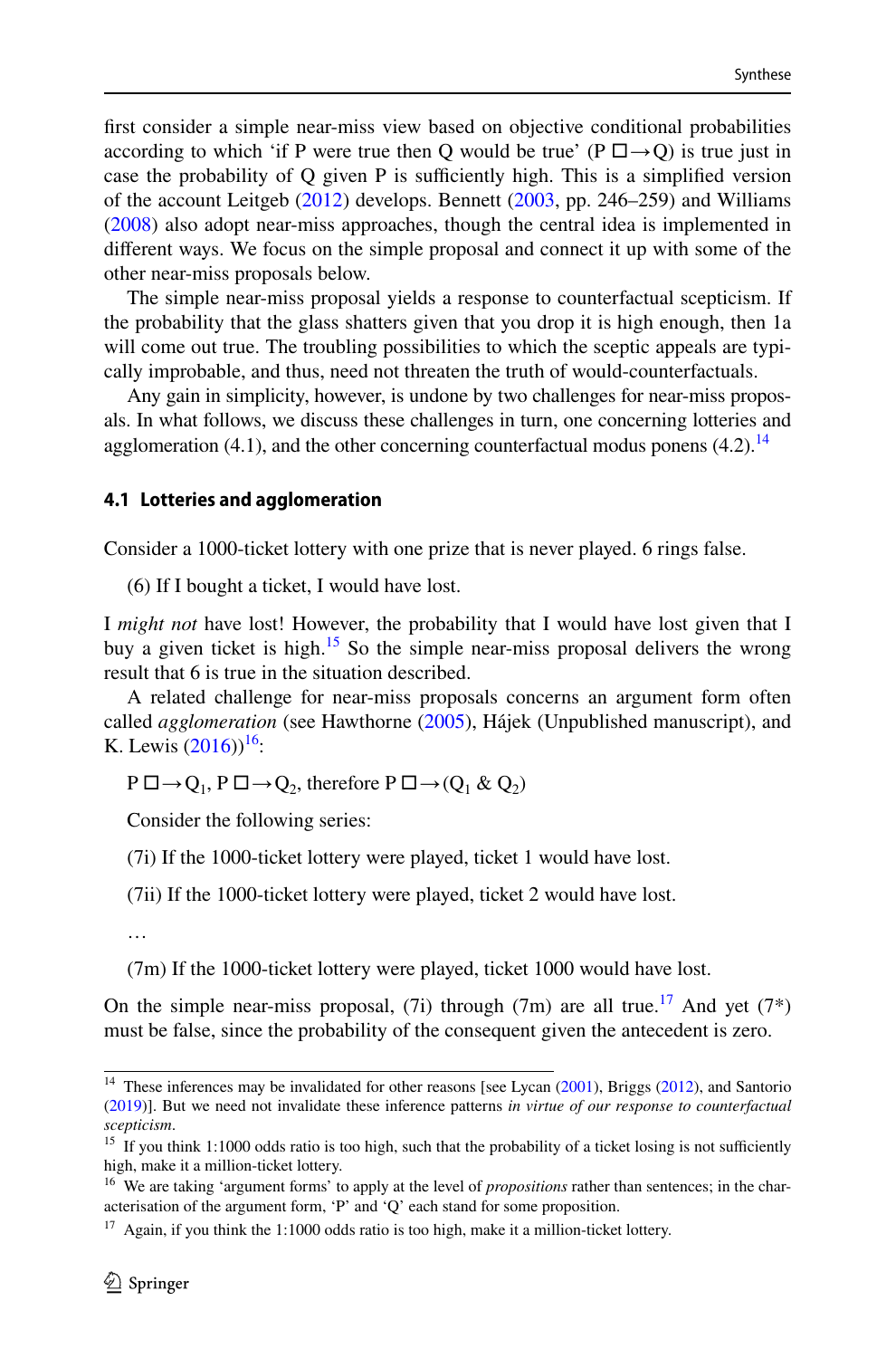(7\*) If the 1000-ticket lottery were played, ticket 1 would have lost *and* ticket 2 would have lost… *and* ticket 1000 would have lost.

This is a violation of agglomeration.

Our proposal delivers the correct results in these cases. 6 and 7i through 7m are false; any particular lottery ticket winning, no matter how improbable, occurs under ftting circumstance for the salient domain of inquiry (plausibly, the *science of lotteries*). So there is no violation of agglomeration and we deliver the right verdict about 6. In general, on our account, the 'agglomerated' counterfactual either implies the same domain of inquiry and so has the same truth value as the conjunction of the counterfactuals in the sequence, or the 'agglomerated' counterfactual implies a different domain of inquiry from the counterfactuals in the sequence. Either way, there is no violation of agglomeration.

#### **4.2 Counterfactual modus ponens**

Let's now consider counterfactual modus ponens (P, P  $\Box \rightarrow Q$ , therefore Q). Suppose 1a is true and you drop the glass and it does not shatter in virtue of an improbable occurrence. This constellation of circumstances is possible given the simple near-miss proposal, but this is a case in which P and  $P \Box \rightarrow Q$  are true, yet Q is false, invalidating counterfactual modus ponens.

Our proposal might also seem to incur this same cost. Not so! Suppose someone utters 1a, pointing to a glass I am holding. Suppose further that I drop the glass and there is some abberant physical arrangement that stops the glass from shattering. The presence of this arrangement either counts as a ftting circumstance or it does not. If it does not, the counterfactual involving ftting circumstances may be true but the antecedent, interpreted as we propose, is not actually satisfed. If the arrangement does count as a ftting circumstance, then the counterfactual is false. In either case, the validity of counterfactual modus ponens is not threatened.<sup>[18](#page-14-0)</sup>

There is a general issue about what happens to the truth values of counterfactuals when strange, unlikely, or remarkable events occur at the actual world. Consider:

(8) Were you to drink heavily tonight, you would be hungover tomorrow morning.

Many are inclined to judge that this claim is true. It expresses something important about human biology and alcohol.

But suppose that at 11:59 pm tonight the sun expands and engulfs the earth, there is no morning, let alone a hangover. Some are, like us, inclined to suggest that there is nonetheless a true reading of 8; there is still an important lawful connection

<span id="page-14-0"></span><sup>&</sup>lt;sup>18</sup> A defender of a near-miss proposal could avoid invalidating counterfactual modus ponens and agglomeration by helping themselves to the resources we ofer. For instance, they could claim that the threshold for 'high enough probability' shifts with the implied domain of inquiry or that the implied domain of inquiry makes a diference to the correct interpretation of the antecedent. But once one helps oneself to the resources we ofer, what motivation is there to *also* go in for a near-miss-based response to counterfactual scepticism?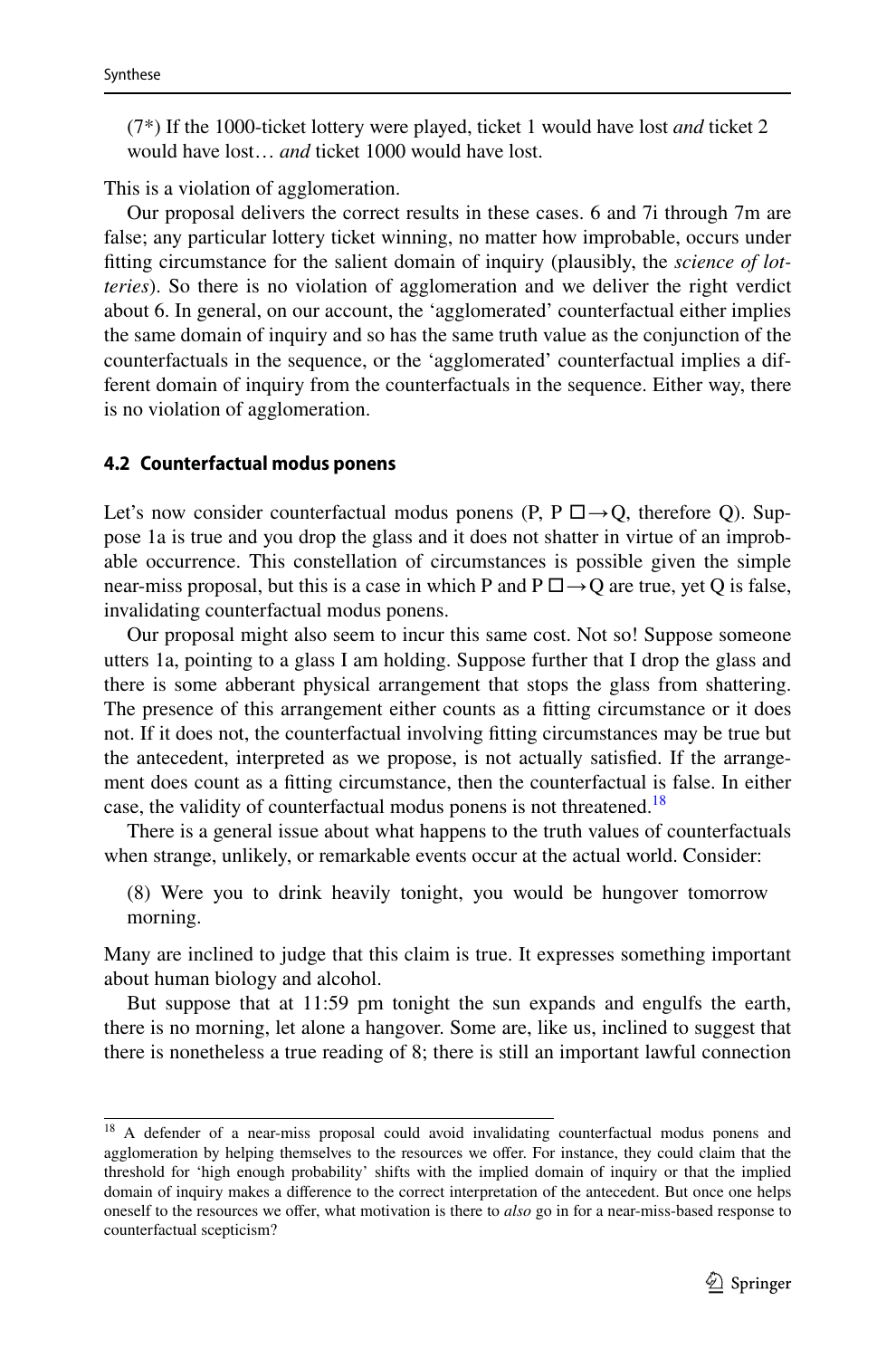between drinking and hangovers that one good reading of 8 expresses. Many who, like Briggs  $(2012)$  $(2012)$  and Lycan  $(2001)$  $(2001)$ , offer a true reading of 8 are prepared to give up on counterfactual modus ponens. Accordingly, it might seem as if we must either give up counterfactual modus ponens or give up the intuition that there is an acceptable true reading of 8 in the world in which the sun expands.

Our proposal allows this intuition to be vindicated while avoiding invalidating counterfactual modus ponens. In line with our proposal, we propose interpreting 8 as 8s.

(8s) Were you to drink heavily tonight *under ftting circumstances for domain d*, you would be hungover tomorrow morning.

If what we are interested in expressing when uttering 8 is the lawful regularity between drinking and hangovers, then we will not consider the sun-expansion scenario to be a ftting circumstance from the point of view of the relevant domain of inquiry, *d*. So 8 may be true, without violating counterfactual modus ponens, even if the agent in question drinks heavily and the earth is engulfed before midnight, since the latter event means that the actual world turns out to *not* be one in which the antecedent, interpreted in line with the relevant domain of inquiry, holds.

We have considered how a simple near-miss proposal faces the challenges of agglomeration and counterfactual modus ponens. Given these prima-facie challenges, defenders of near-miss proposals can, of course, complicate their proposals to either validate these inference patterns within their framework or explain why they should be rejected in any case.<sup>19</sup> However, recall that the purpose of this section is not to show that near-miss proposals should be rejected in the face of these challenges. Rather our goal was to show that, insofar as near-miss accounts are simpler alternatives to our proposal, they do *not* have the same advantages.

### <span id="page-15-0"></span>**5 Shifts**

Complexities in ordinary counterfactual talk have historically been a focal point for adjudicating between competing approaches to counterfactuals. To illustrate, the unaugmented strict conditional analysis does not have the requisite fexibility to capture all the distinctions between counterfactuals that exist in ordinary language.

Recall that the strict conditional analysis says that P  $\Box \rightarrow Q$  is true just in case □(P⊃Q). This analysis runs afoul of 'Sobel sequences' like the following:

(9a) Were Alice to come to the party, it would be fun.

(9b) Were Alice to come to the party and there was a major house fre, it would not be fun.

<span id="page-15-1"></span><sup>&</sup>lt;sup>19</sup> Recall the suggestion in footnote 18. See too Leitgeb [\(2012](#page-20-22), pp. 109–117) on agglomeration and Williams [\(2008](#page-20-21), pp. 394–396) on counterfactual modus ponens.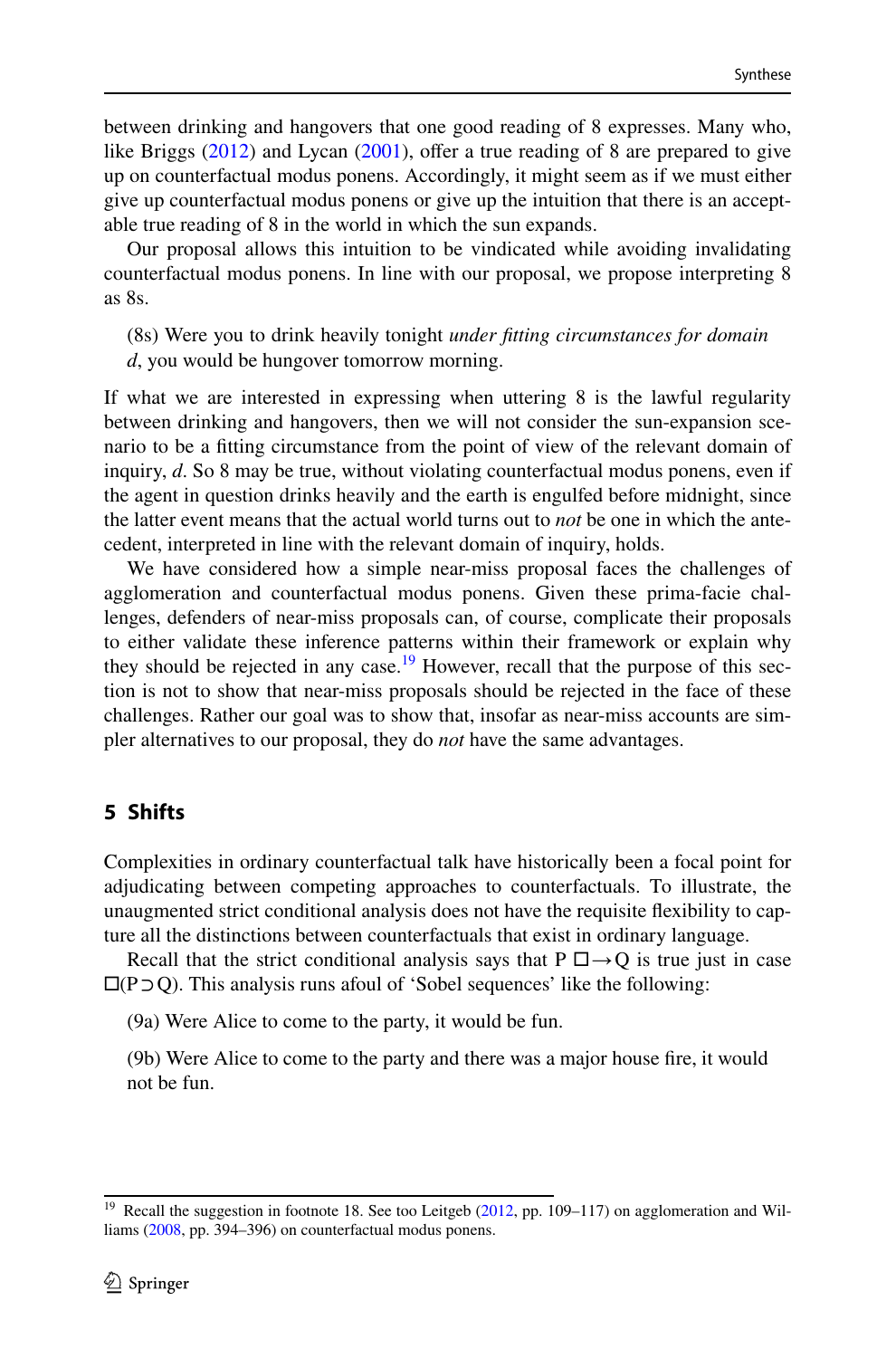9a rings true but so does 9b. The unaugmented strict conditional analysis cannot allow for this pattern of truth values. The reason is that if a statement of the form,  $\Box$ (P $\supset$ Q) is true, then conjoining the antecedent with any further proposition R cannot make the resulting claim false (or equivalently, it cannot make  $\square((P \& R) \supset \sim Q)$ ) true for any R). Yet this is precisely what seems to occur in moving from 9a to 9b; the frst rings true, but so does the second.

The ability to correctly handle sequences like this is a widely recognised desideratum for theories of counterfactuals. Our proposal can deliver the correct verdicts about Sobel sequences. We will get to the details below. For now, let us table another kind of sequence that has proved challenging: 'Heim sequences'.<sup>20</sup> Consider the following rearrangement of 9a and 9b:

(9b) If Alice were at the party and there was a major house fre, it would not be fun.

(9a) If Alice were at the party, it would be fun.

Where 9a is entertained immediately after entertaining 9b, 9a may reasonably be resisted. After all, when entertaining 9a immediately after 9b, it is hard not to focus on cases in which Alice is at the party and there is a house fire.<sup>[21](#page-16-1)</sup> But this seems to be in direct tension with the previous judgment according to which 9a and 9b are both true.

The puzzle introduced in Sect. [1](#page-1-1) has a similar favour. While it seems as if statements like 1a and 1b cannot both be true, it is also apparently a feature of ordinary reasoning that one can correctly assert a would-counterfactual, and yet, at least in some cases, subsequently concede the truth of the corresponding might-not-counterfactual. How can a proposal for understanding counterfactuals satisfy these apparently conficting demands?

One response is to side-line these puzzles to the domain of conversational pragmatics: what does and does not sound right in these contexts need not track the truth or falsity of the propositions expressed.<sup>22</sup> Others, us included, seek a semantic treatment of these puzzles. $^{23}$  For this latter strategy to work, what is required is the further versatility aforded by an extra *contextual* parameter governing the semantics of counterfactuals. Those who have pursued this line tend to suggest that the extra parameter tracks 'conversational context' (von Fintel [2001;](#page-20-24) Gillies [2007](#page-19-5); Ichikawa [2011](#page-20-25); Lewis [2016](#page-20-1)).

<span id="page-16-0"></span><sup>20</sup> Named for Irene Heim.

<span id="page-16-1"></span> $21$  We do not mean to claim that all Heim sequences will be infelicitous.

<span id="page-16-2"></span> $22$  Moss ([2012,](#page-20-26) [2013\)](#page-20-10), for instance, offers a sophisticated version of this line of response.

<span id="page-16-3"></span><sup>&</sup>lt;sup>23</sup> Emery ([2017\)](#page-19-6) denies such a sharp distinction; she claims that whether a response to counterfactual scepticism is best construed as a semantic or as a pragmatic proposal depends on how one prioritises 'fairly abstract theoretical virtues that one's semantics and pragmatics can exhibit' (409). We are sympathetic to this line, but consider the semantic route to have at least expository advantages; for one thing, desiderata (such as Emery's own 'objectivity constraint', which is akin to K. Lewis's notion of 'objectivity', discussed below) are typically more readily articulated for semantic proposals.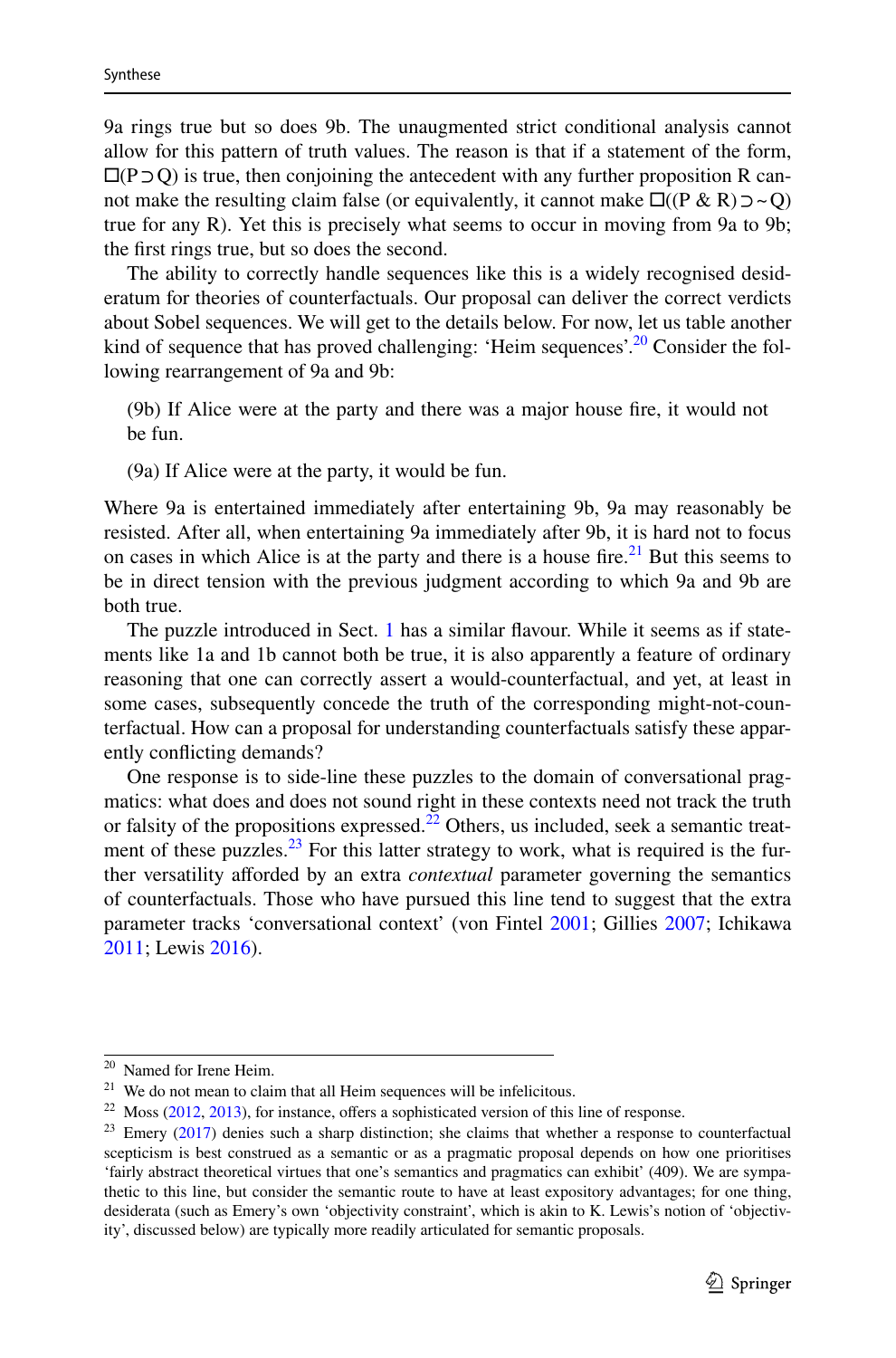According to the recent and elegant proposal of K. Lewis, for instance, 'counterfactuals are not just evaluated relative to the most similar antecedent worlds, but relative also to the worlds relevant given the context'  $(2016, p. 2)$  $(2016, p. 2)$  $(2016, p. 2)$ . That is, irrelevant possibilities are either excluded from the set of worlds under consideration or are characterized as *distant* possibilities. This yields a response to counterfactual scepticism, because the possibilities to which the sceptic appeals may be irrelevant to the conversational purposes in play. There can also be shifts in conversational context, yielding shifts in the truth value of a given counterfactual. K. Lewis tells a plausible story as to how it works for the sorts of examples mentioned above and in Sect. [1,](#page-1-1) and her theory allows for the truth values of counterfactuals to shift accordingly.<sup>[24](#page-17-0)</sup>

Our proposal also has a certain amount of fexibility, given that it too has an extra contextual parameter: the contextually salient domain of inquiry, which governs which lawful regularities are at issue. The domain of inquiry can shift and so change the interpretation of a counterfactual, as per the transition from 1a to 1b. But there is only limited leeway for such shifts, whatever the complete story about the right domain for interpreting a counterfactual utterance.<sup>25</sup> For one thing, the domain is to some extent dependent on the wording of the counterfactual. As noted above, 1a is more naturally interpreted with respect to the domain of macro-object dynamics than statistical mechanics. It requires weighty conversational cues to shift the domain against the wording (as per the shift from 1a to 1b given a persistent interlocutor). Moreover, the conversational cues may themselves be quite complex and resistant to shifts. For instance, if the conversation suggests that a counterfactual *explain* an actual happening, the candidate domains may be quite limited, even before other considerations are taken into account.

Sobel and Heim sequences draw attention to how the wording or surface form of the antecedent afects a counterfactual's interpretation. On our proposal, the transition from 9a to 9b may involve a shift in the domain at play due to the more detailed antecedent—a shift from how Alice behaves at parties to, say, how groups including Alice respond to a broad range of threats (since the surface form of the antecedent in 9b suggests that fewer events should be treated as interferences by explicitly mentioning one such event). Diferent things will count as ftting circumstances on the corresponding interpretations of 9a and 9b. This captures how 9a and 9b can be true together. Nonetheless, if 9b is uttered frst, the domain of inquiry arguably does not shift upon the introduction of 9a into the conversation. Once the possibility of a house fre has been introduced into the conversation it is harder to treat events like house fres as interfering factors. What is more, this appears to be true even when we drop the explicit mention of the house fre from the surface form of the antecedent, as per the second sentence in the Heim sequence. Just as epistemic standards (e.g. requirements for knowledge) are often easy to raise but harder to lower, it seems

<span id="page-17-0"></span><sup>&</sup>lt;sup>24</sup> As noted earlier in footnote 5, K. Lewis defends contextualism about counterfactuals in the face of contrary linguistic data that suggests a semantic treatment of the aforementioned puzzling sequences is not the right way to go. We will not rehearse Lewis's arguments here, but we of course welcome her general defence of contextualism.

<span id="page-17-1"></span><sup>&</sup>lt;sup>25</sup> Recall that we do not pretend to give the full story here. We merely illustrate how such a story can resolve well-known puzzles about counterfactuals.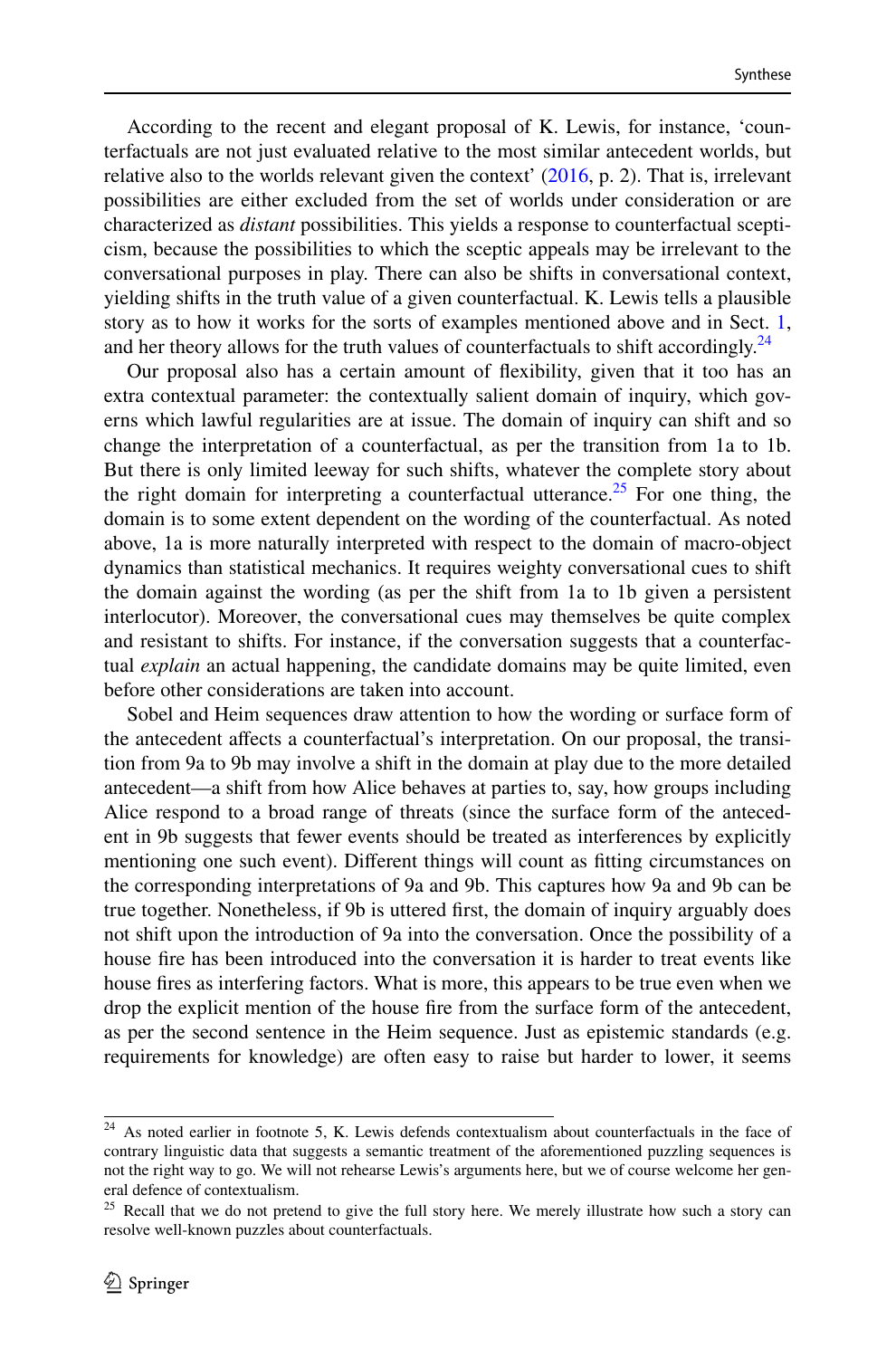that it is easier to make some possibility salient than to render that same possibility non-salient (such that it can be treated as an interference) once it has been explicitly mentioned. We suggest that this is why our account, as per other forms of contextualism, can explain why shifts are often more natural in Sobel sequences than in Heim sequences.

The most important feature that sets our proposal apart from other context-sensitive accounts of counterfactuals is that we foreground the *objectivity* of the facts that make true counterfactuals true. If K. Lewis is right, facts about counterfactual dependence seem to rock and sway with what groups of humans are interested in talking about. One might worry that the set of facts about what counterfactually depends on what is not so changeable and tying counterfactual dependence to conversational purposes compromises the status of counterfactuals as genuinely worldly statements about the way things are. Note that this is not merely a worry about radical subjectivity. K. Lewis convincingly staves off the objection that, on her proposal, a counterfactual is true just in case the speaker holds that it is true for her own idiosyncratic conversational purposes. According to K. Lewis, conversational context has a certain objectivity, such that speakers may themselves be misguided about the conversational context in which they find themselves.<sup>26</sup> But her proposal still allows that the local circumstances of human thought and talk, however objectively these circumstances may be described, affect the truth values of counterfactual propositions.

On the other hand, we propose that the facts about counterfactual dependence are fixed by facts about the regularities in the world.<sup>27</sup> There are just more such facts out there than one might have expected, and it is a subtle business as to which of these facts is pertinent to a given counterfactual utterance or thought. Once we have identifed the appropriate domain of inquiry and corresponding interpretation of a counterfactual statement, it is an *objective* matter whether that counterfactual, thus interpreted, is true.

### **6 Concluding remarks**

Hájek begins his defence of counterfactual scepticism by distinguishing two camps of people interested in counterfactuals: those who think that counterfactual scepticism cannot be the right diagnosis of our ordinary discourse (predominantly

<span id="page-18-0"></span><sup>&</sup>lt;sup>26</sup> Indeed, K. Lewis goes further in suggesting that conversational contexts may describe social institutions, as it were, rather than personal discussions. She goes so far as to suggest that diferent scientifc disciplines may count as conversational contexts. We obviously have a lot of sympathy for this way of conceiving conversational contexts. But our proposal draws a stronger and more steadfast connection between counterfactuals and science. We do not see science as just another conversational context. Science is systematic inquiry about Nature's many domain-specifc regularities, and, we suggest, it is these regularities that govern the truth of counterfactuals.

<span id="page-18-1"></span> $27$  We allow that the collective aims or values underpinning the institutions of science may influence what count as 'scientifc laws'. But we need not take a defnitive stance on this issue. Either way, the truth of counterfactuals do not depend on the idiosyncratic details of any localised conversational context.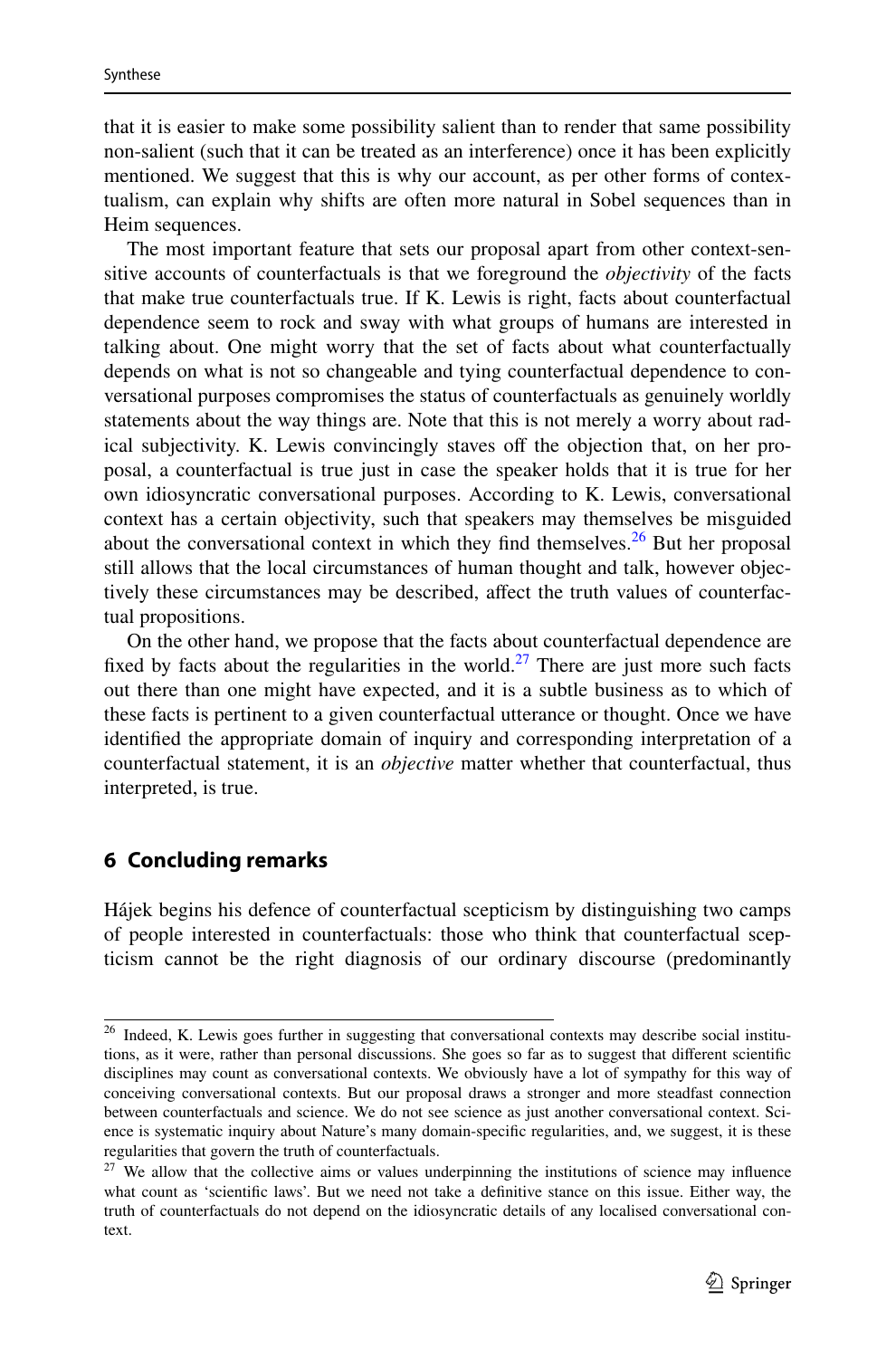philosophers of language) and those who think counterfactual scepticism must be right given the important sense in which our world is chancy (predominantly philosophers of science). With those in the 'philosophy of science' camp, Hájek contends that taking the role of counterfactual claims in science seriously leads one to counterfactual scepticism. We have argued that this is not the case. Science, understood as a diverse, textured, and multi-leveled enterprise, leaves an important place for true, substantive, and objective, non-probabilistic 'would' counterfactuals. We have also given reasons to think that our proposal fts well with the considerations of interest to the 'philosophy of language' camp; our account allows us to rise to the challenge of the complexity of ordinary counterfactual thought and talk without sacrifcing objectivity. Our proposal suggests a method of harmonising constraints stemming from philosophy of science with those stemming from philosophy of language, allowing us to meet Hájek's sceptical challenge without compromise. This is reason enough to take our proposal seriously.<sup>[28](#page-19-7)</sup>

**Acknowledgements** Open access funding provided by Umeå University.

**Open Access** This article is licensed under a Creative Commons Attribution 4.0 International License, which permits use, sharing, adaptation, distribution and reproduction in any medium or format, as long as you give appropriate credit to the original author(s) and the source, provide a link to the Creative Commons licence, and indicate if changes were made. The images or other third party material in this article are included in the article's Creative Commons licence, unless indicated otherwise in a credit line to the material. If material is not included in the article's Creative Commons licence and your intended use is not permitted by statutory regulation or exceeds the permitted use, you will need to obtain permission directly from the copyright holder. To view a copy of this licence, visit [http://creativecommons.org/licen](http://creativecommons.org/licenses/by/4.0/) [ses/by/4.0/](http://creativecommons.org/licenses/by/4.0/).

## **References**

<span id="page-19-4"></span>Bennett, J. (2003). *A philosophical guide to conditionals* (Vol. 114). Oxford: Oxford University Press.

<span id="page-19-0"></span>Briggs, R. (2012). Interventionist counterfactuals. *Philosophical Studies, 160*(1), 139–166.

<span id="page-19-3"></span>Cartwright, N. (1989). *Nature's capacities and their measurement*. Cambridge: Cambridge University Press.

<span id="page-19-6"></span>Emery, N. (2017). The metaphysical consequences of counterfactual skepticism. *Philosophy and Phenomenological Research, 94*(2), 399–432.

<span id="page-19-2"></span>Fodor, J. (1991). You can fool some of the people all of the time, everything else being equal: Hedged laws and psychological explanations. *Mind*, *100*(1), 19–34.

<span id="page-19-5"></span>Gillies, T. (2007). Counterfactual scorekeeping. *Linguistics and Philosophy, 30,* 329–360.

Hájek, A. (Unpublished manuscript). *Most counterfactuals are false*. Accessed 2019.

<span id="page-19-1"></span>Hawthorne, J. (2005). Chance and counterfactuals. *Philosophy and Phenomenological Research, 70*(2), 396–405.

<span id="page-19-7"></span><sup>&</sup>lt;sup>28</sup> Many thanks to the audiences of the Fourth Taiwan Philosophical Logic Colloquium (2018), the Causal Models and Counterfactuals Workshop at ANU (2018), the Melbourne Logic Seminar (2017) and the AAP in Adelaide (2017) for helpful discussions on the content of this paper. In addition to the editors of this special issue and the two anonymous reviewers, we are particularly grateful to Renée Jorgensen Bolinger, Alan Hájek and Daniel Nolan for extensive comments on earlier drafts of the paper. Research for this paper was supported by Katie Steele's ANU Futures Grant and Alexander Sandgren's Vetenskapsrådet Research Project Grant (2019-02786).